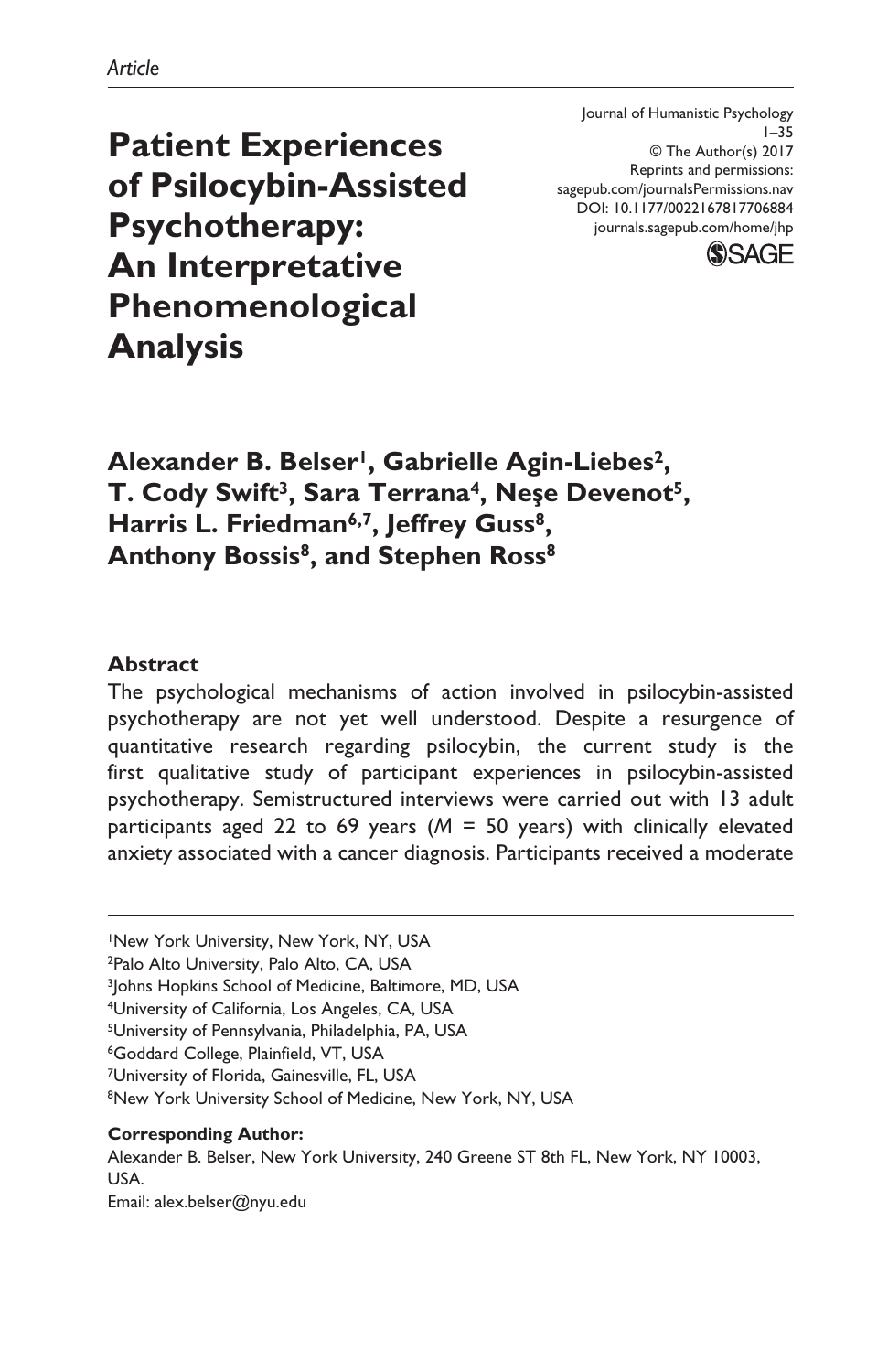dose of psilocybin and adjunctive psychotherapy with an emphasis on the process of meaning-making. Verbatim transcribed interviews were analyzed by a five-member research team using interpretative phenomenological analysis. General themes found in all or nearly all transcripts included relational embeddedness, emotional range, the role of music as conveyor of experience, meaningful visual phenomena, wisdom lessons, revised life priorities, and a desire to repeat the psilocybin experience. Typical themes found in the majority of transcripts included the following: exalted feelings of joy, bliss, and love; embodiment; ineffability; alterations to identity; a movement from feelings of separateness to interconnectedness; experiences of transient psychological distress; the appearance of loved ones as guiding spirits; and sharing the experience with loved ones posttreatment. Variant themes found in a minority of participant transcripts include lasting changes to sense of identity, synesthesia experiences, catharsis of powerful emotion, improved relationships after treatment, surrender or "letting go," forgiveness, and a continued struggle to integrate experience. The findings support the conclusion that psilocybin-assisted psychotherapy may provide an effective treatment for psychological distress in cancer patients. Implications for theory and treatment are discussed.

#### **Keywords**

anxiety, psychosocial distress, cancer, psilocybin, psychedelic, hallucinogens, qualitative, spirituality, interpretative phenomenological analysis

In the past 15 years, there has been a renaissance of quantitative research evaluating the safety and efficacy of substances used to alter consciousness, namely those called hallucinogens and psychedelics (Friedman, 2006; Studerus, Kometer, Hasler, & Vollenweider, 2011). One of these studied, psilocybin, is a naturally occurring serotonergic (4-phosphoryloxy-N,N-dimethyltryptamine) compound found in over 180 species of mushrooms that has been used in religious and healing practices in various cultures for centuries (Allen & Arthur, 2005; Stamets, 1996; Wasson, 1980). In a series of doubleblind placebo-controlled trials using quantitative research methods, the provision of psilocybin-assisted psychotherapy was associated with decreased levels of anxiety among cancer patients (Grob et al., 2011), reductions in depressive symptoms among patients with treatment-resistant depression (Carhart-Harris et al., 2016), positive changes in personality, such as increases in openness to new experience (MacLean, Johnson, & Griffiths, 2011), and profound spiritual and mystical experiences (Griffiths, Richards, Johnson, McCann, & Jesse, 2008).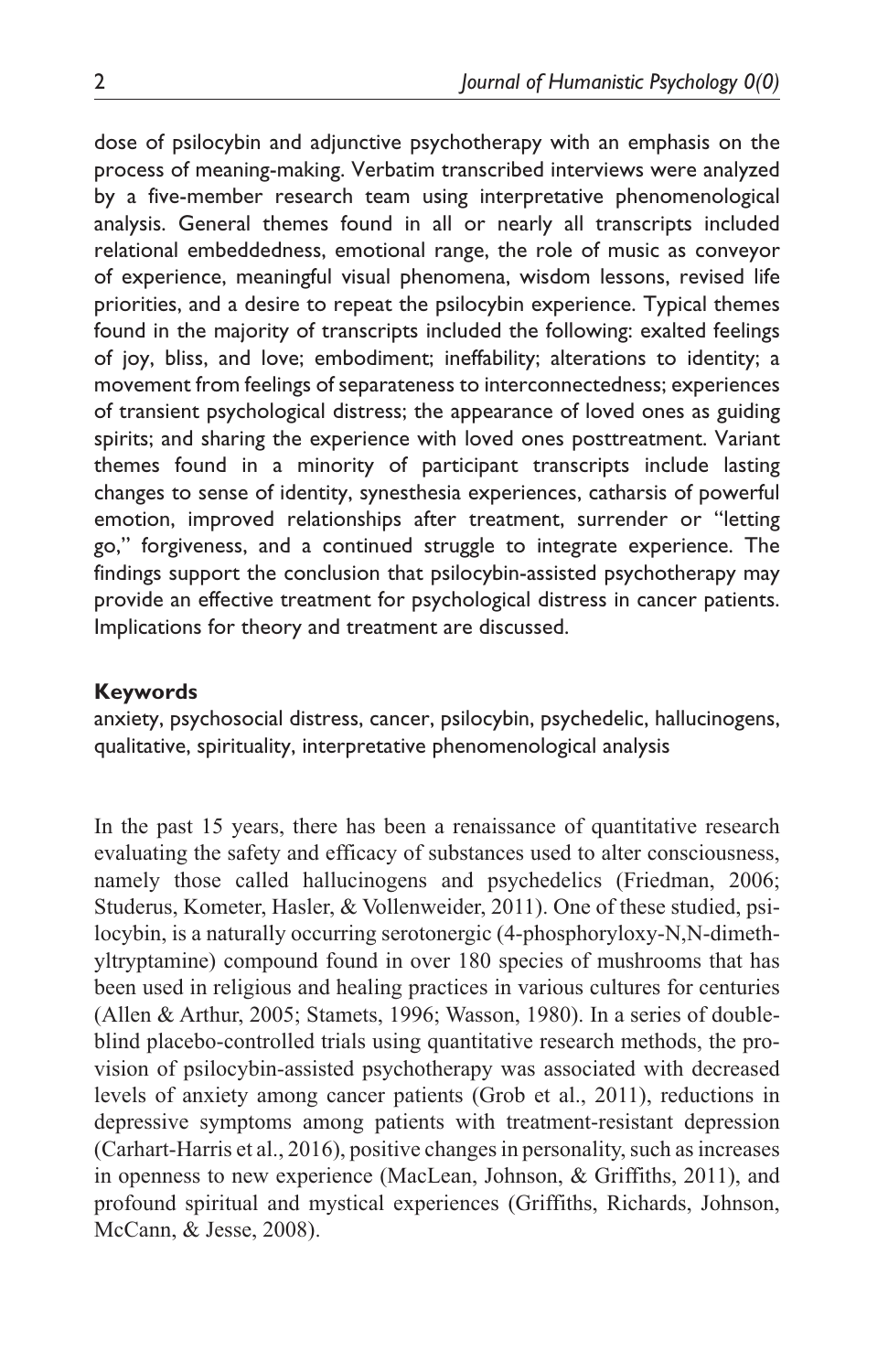The current study draws from a subsample of participants from a recently completed trial conducted by Ross et al. (2016) at New York University (NYU). In this double-blind placebo-controlled randomized trial, psilocybinassisted psychotherapy was investigated as a treatment for patients with cancer and concomitant anxiety and depression. The NYU study and a similar trial completed by Griffiths and colleagues at Johns Hopkins University suggest that a single administration of moderate to high-dose psilocybin, when combined with psychotherapy, led to rapid, substantial, and enduring decreases in depression and anxiety, as well as improvements in cancerrelated demoralization and hopelessness, spiritual well-being, and quality of life (Griffiths et al., 2016; Ross et al., 2016). In the trial conducted at NYU, the administration of psilocybin generated very large anxiolytic and antidepressant effects, with 83% of participants in the psilocybin-first group, as compared with 14% in the placebo-first group, demonstrating antidepressant response after 7 weeks. These large magnitude effects were enduring: At 6½-month follow-up, antidepressant and anxiolytic response rates were 60% to 80% (Ross et al., 2016). Additionally, more than two thirds (70%) of the study participants rated their experience of psilocybin to be among the top five most spiritual experiences of their lives. Despite the profound and singular experiences reported in these quantitative studies (Griffiths et al., 2008; Griffiths et al., 2011; Griffiths et al., 2016; Ross et al., 2016), we found no qualitative studies of patient experiences of psilocybin-assisted psychotherapy in clinical trials in the published literature.

A review of the qualitative literature regarding subjective psychedelic experiences reveals a variety of studies, although most involve noncomparable participant populations and contexts. Relevant research includes analyses of interviews with substance users in uncontrolled recreational settings (Beck & Rosenbaum, 1994; Comis & Noto, 2012; Pennay & Moore, 2010; Singer & Schensul, 2011), user experience reports found on online message boards (Bersani et al., 2014; Kjellgren & Soussan, 2011), or interviews of participants involved in non-Western treatment settings (Loizaga-Velder & Verres, 2014; Presser-Felder, 2013; Shanon, 2002). Various substances have been investigated using qualitative methods, including ayahuasca (Loizaga-Velder & Verres, 2014; Presser-Felder, 2013; Shanon, 2002), salvia divinorum (Addy, Garcia-Romeu, Metzger, & Wade, 2015); 25C-NBOMe (Bersani et al., 2014), 4-HO-MET (Kjellgren & Soussan, 2011), MDMA (Passie, 2012; Comis & Noto, 2012; Singer & Schensul, 2011; Beck & Rosenbaum, 1994), and polysubstance use (Pennay & Moore, 2010). Other qualitative research with psychedelic substances has focused on religious/spiritual/mystical experiences (Yaden et al., 2016) or self-transcendent experiences occasioned by hallucinogens (Garcia-Romeu, Himelstein, & Kaminker, 2015).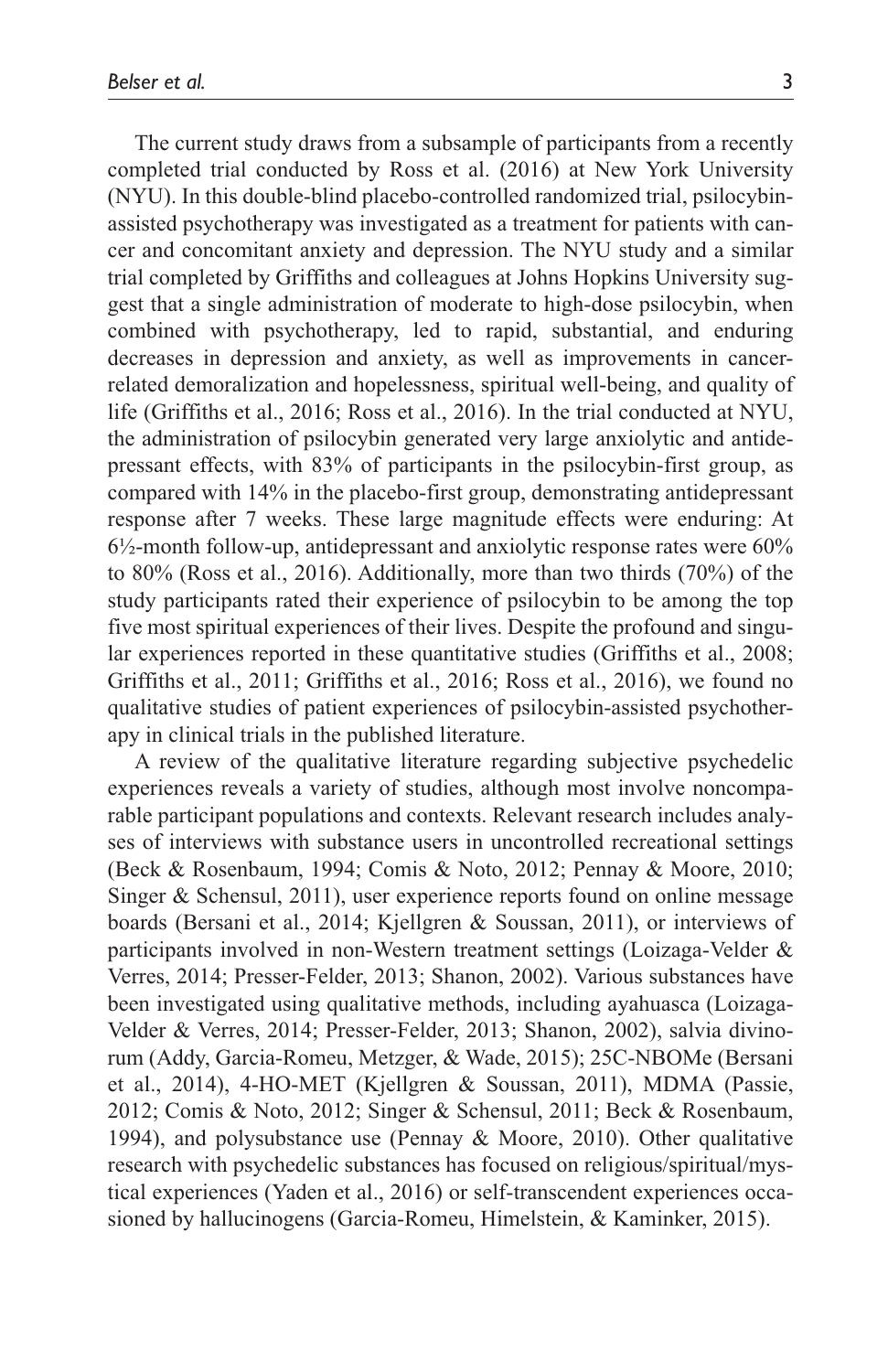Although there are beginning efforts using qualitative inquiry into the nature of psychedelic experience, rigorous qualitative investigations of the subjective effects of serotonergic hallucinogens in clinical treatment settings are rare. In one trial, Turton, Nutt, and Carhart-Harris (2014) conducted an interpretative phenomenological analysis (IPA) of the subjective experiences of psilocybin as administered via intravenous injection to healthy psychedelic experienced volunteers within a unique setting, an fMRI scanner. In a second study, Gasser, Kirchner, and Passie (2014) conducted a qualitative content analysis of LSD-assisted psychotherapy for anxiety associated with a life-threatening disease. Finally, in their research regarding the administration of psilocybin to healthy normal volunteers, Griffiths et al. (2008, 2011) have provided excerpted verbatim comments from participants, and they are currently pursuing qualitative research with psilocybin (Noorani, Garcia-Romeu, Griffiths, & Johnson, 2015).

Current theoretical conceptualizations regarding the psychological mechanisms of action involved in psychedelic-assisted psychotherapy remain underdeveloped. Some have proposed that a psychedelic-occasioned mystical or peak experience is a mediating factor fostering highly salient spiritual/ mystical states of consciousness associated with enduring positive effects in cognition, affect, behavior, and spirituality (Gasser, Kirchner, & Passie, 2014; Griffiths et al., 2008; Griffiths et al., 2011; Griffiths, Richards, McCann, & Jesse, 2006; Pahnke, 1969; Studerus et al., 2011). While there is empirical support for this conceptualization (Griffiths et al., 2008; Griffiths et al., 2016; Ross et al., 2016), alternative hypotheses regarding other possible mediating factors and psychological mechanisms of action have not yet been evaluated.

Quantitative methods are well suited for *hypothesis testing*, but such methods may be limited by preconceptions regarding the phenomena under study. Alternatively, qualitative methods provide a *hypothesis-generating* mode of inquiry that is appropriate to address research questions in a nascent field such as psychedelic science where theoretical models are not yet well formed. While both modes of inquiry provide value, qualitative inquiry can complement existing quantitative research regarding psychedelic-assisted treatments as it is well suited to address questions of meaning, inner experience, and behavioral change within complex multidimensional contexts (McAdams, 1999) and may help elucidate underlying mechanisms of action.

Our study is perhaps the first formal qualitative inquiry regarding participant experiences in psilocybin-assisted psychotherapy. Per inclusion criteria, all study participants had elevated clinical anxiety and psychological distress associated with a diagnosis of cancer. The interviews with participants elicited substantial experiences related to cancer, death, and spirituality that have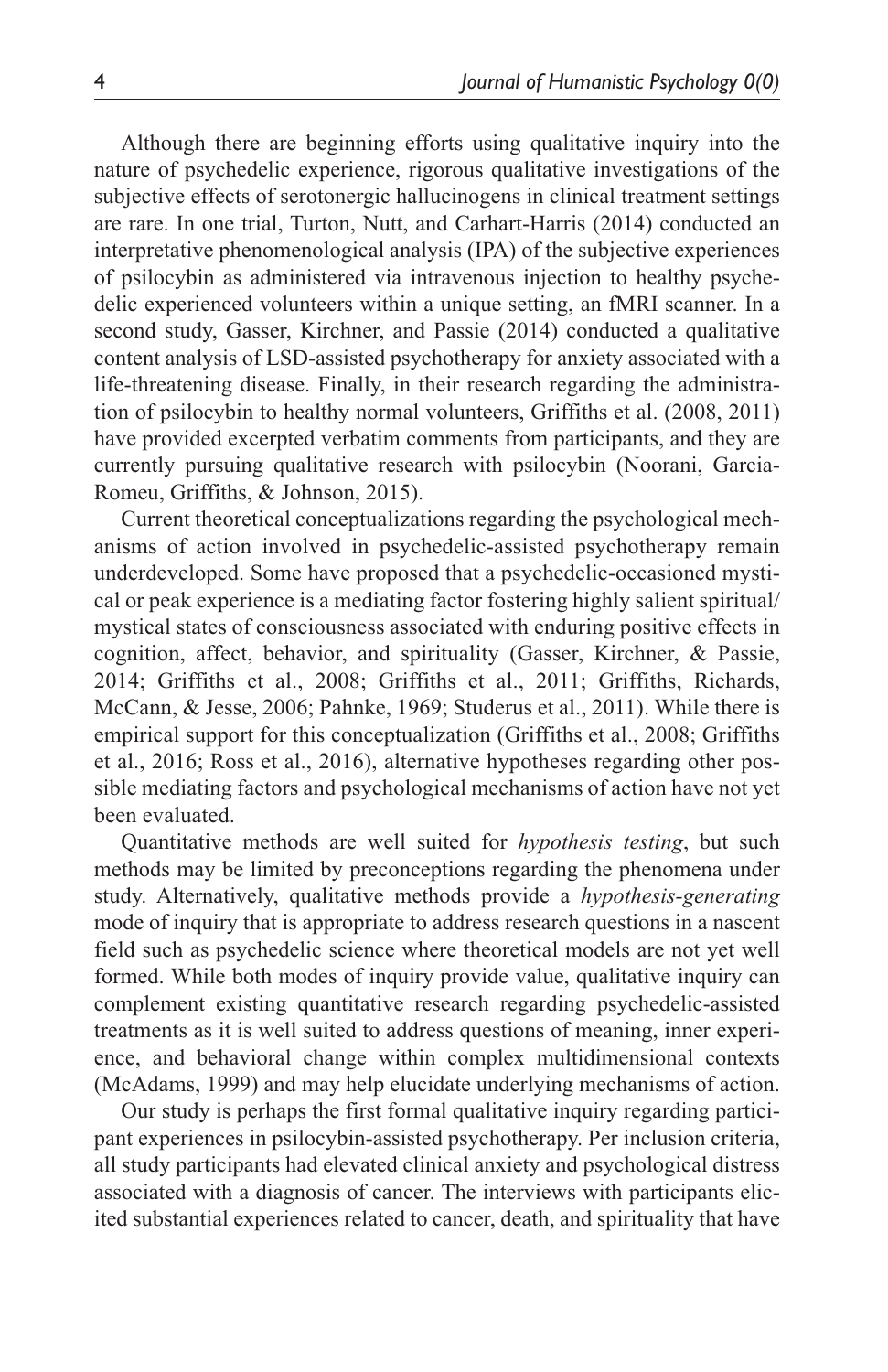been analyzed and submitted for other publication (Swift et al., in press), but our current research question is not focused on oncological concerns. In the current analysis, we address research questions regarding the form and content of participant experiences during the psilocybin dosage sessions, descriptions of their subjective experiences of this psychological intervention in context, and their understandings of the embedded meanings of their lived experiences.

### **Method**

Thirteen participants were recruited who had previously been enrolled in a Phase II clinical trial approved by the institutional review board of the NYU School of Medicine. The primary objective of this quantitative double-blind, crossover, placebo-controlled pilot study was to assess the efficacy and safety profile of psilocybin in conjunction with psychotherapy on psychosocial distress associated with cancer. Secondary data were also gathered using measures of depression, existential/psychospiritual distress, pain, attitudes toward disease progression, quality of life, and spiritual/mystical states of consciousness.

Participants underwent 3 months of treatment, which included the following: two drug administration sessions, separated by 7 weeks, a total of nine sessions of adjunctive psychotherapy with two licensed psychotherapists conducted before, between, and after the two 8-hour drug administration sessions, and 6 months of follow-up assessment. Regarding the two drug administration sessions: Participants were randomly assigned to one of two oral dosing sequences: first, psilocybin (0.3 mg/kg) and second, niacin (250 mg) or first, niacin (250 mg) and second, psilocybin (0.3 mg/kg). During the drug administration sessions, participants were encouraged to lie comfortably on a couch wearing eyeshades and to listen to preselected music. Two study therapists remained with the participant throughout the entire 8-hour sessions.

#### *Participants*

Eligible participants were between 18 and 76 years of age (*M* = 50 years), had a projected life expectancy of at least 1 year, and a primary diagnosis of acute stress disorder, generalized anxiety disorder, anxiety disorder due to cancer, or adjustment disorder with anxiety, as assessed by the *Structural Clinical Interview for DSM-IV-TR Axis I Disorders–Patient Version* (First, 2005). We selected a subsample of 13 participants from this quantitative study for inclusion in the qualitative study based on the date of their final drug administration session. We approached the 14 participants who had most recently completed drug administration sessions, of which 13 agreed to participate in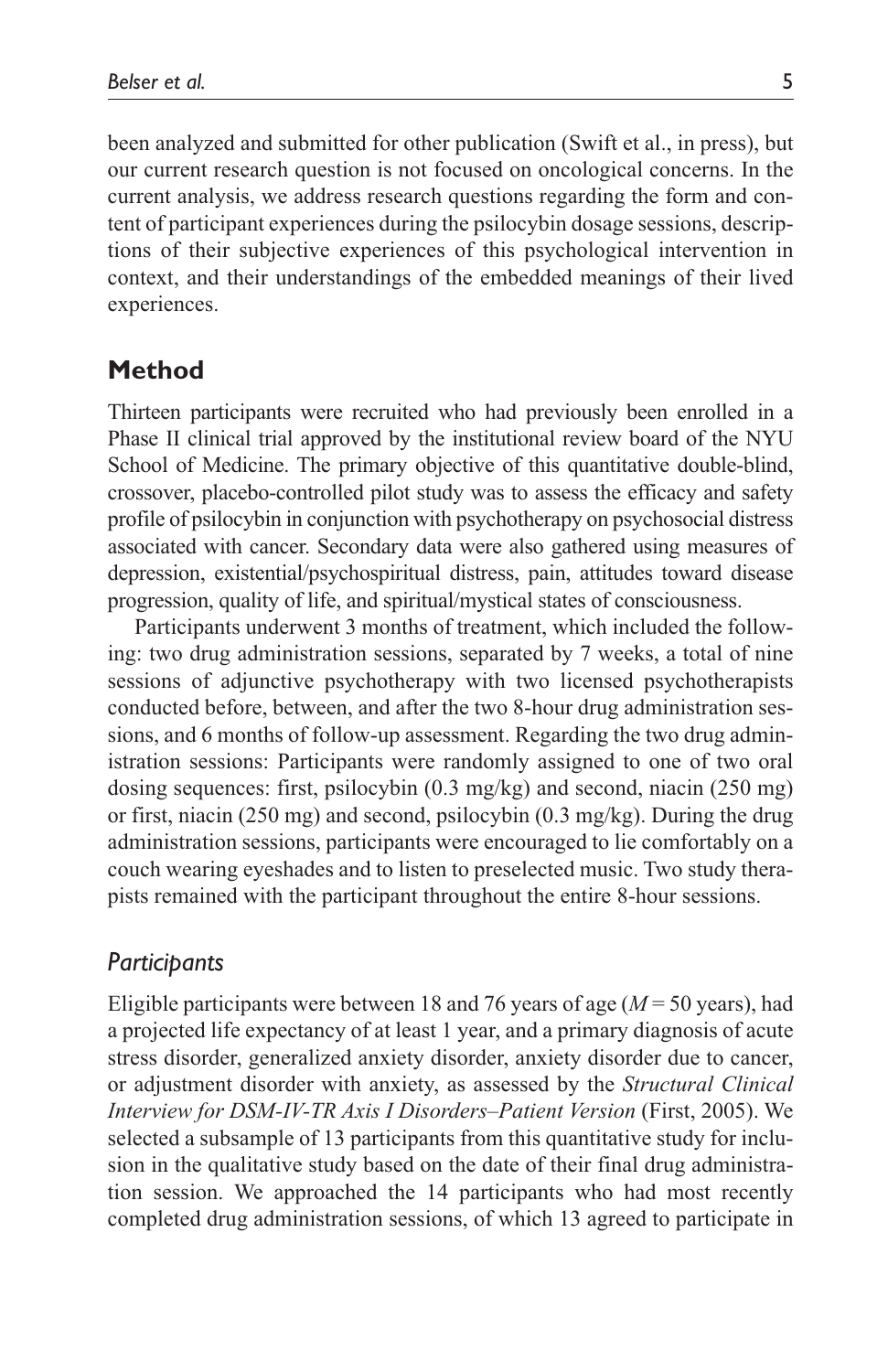the qualitative study as described in Table 1. Five of these participants were interviewed within 1 week following their second psilocybin dosage session, and eight of these participants were interviewed at approximately 1-year follow-up. Participants were informed that agreeing to be interviewed was entirely optional and would have no effect on their involvement in the quantitative study. They were offered no financial compensation, and there were no penalties for declining to participate. All volunteers gave their informed consent prior to participation. The study was approved by the institutional review board of the NYU School of Medicine.

### *Interviews*

One member of the research team (ABB) conducted all 13 semistructured interviews, which lasted approximately  $1\frac{1}{2}$  to 2 hours, using the interview protocol in the appendix. The interview consisted of questions regarding the participant's experiences before, during, and after their involvement in psilocybin-assisted psychotherapy. As the drug administration sessions were blinded, participants were first asked to identify which session they believed to be the psilocybin dosage session, then asked a series of questions related to that psilocybin session. Specific questions addressed perceptual, emotional, and memory experiences as well as expectations before the treatment and effects posttreatment. Questions included in the semistructured interview guide are provided in the appendix. All interview sessions occurred in person, except for one that occurred via video linkup. Each interview was audio recorded in its entirety and then transcribed verbatim. All participant data were subsequently deidentified to maintain anonymity.

### *Data Analysis*

We explored participants' experiences using a qualitative method, namely in-depth interviews employing IPA, "a qualitative research approach committed to the examination of how people make sense of their major life experiences" (Smith, Flowers, & Larkin, 2009, p. 1). In IPA, semistructured interviews are analyzed through a systematic, qualitative analysis that draws from phenomenological, heuristic, and narrative theoretical foundations. Unlike other phenomenological methods, IPA concerns both the description of experience and understanding of that experience.

Our interpretative team consisted of four doctoral students and an individual with a master's degree. Our group was guided by a consensus decision-making process (Schweiger, Sandberg, & Ragan, 1986) with members rotating in the role of the facilitator. We used a computer-assisted qualitative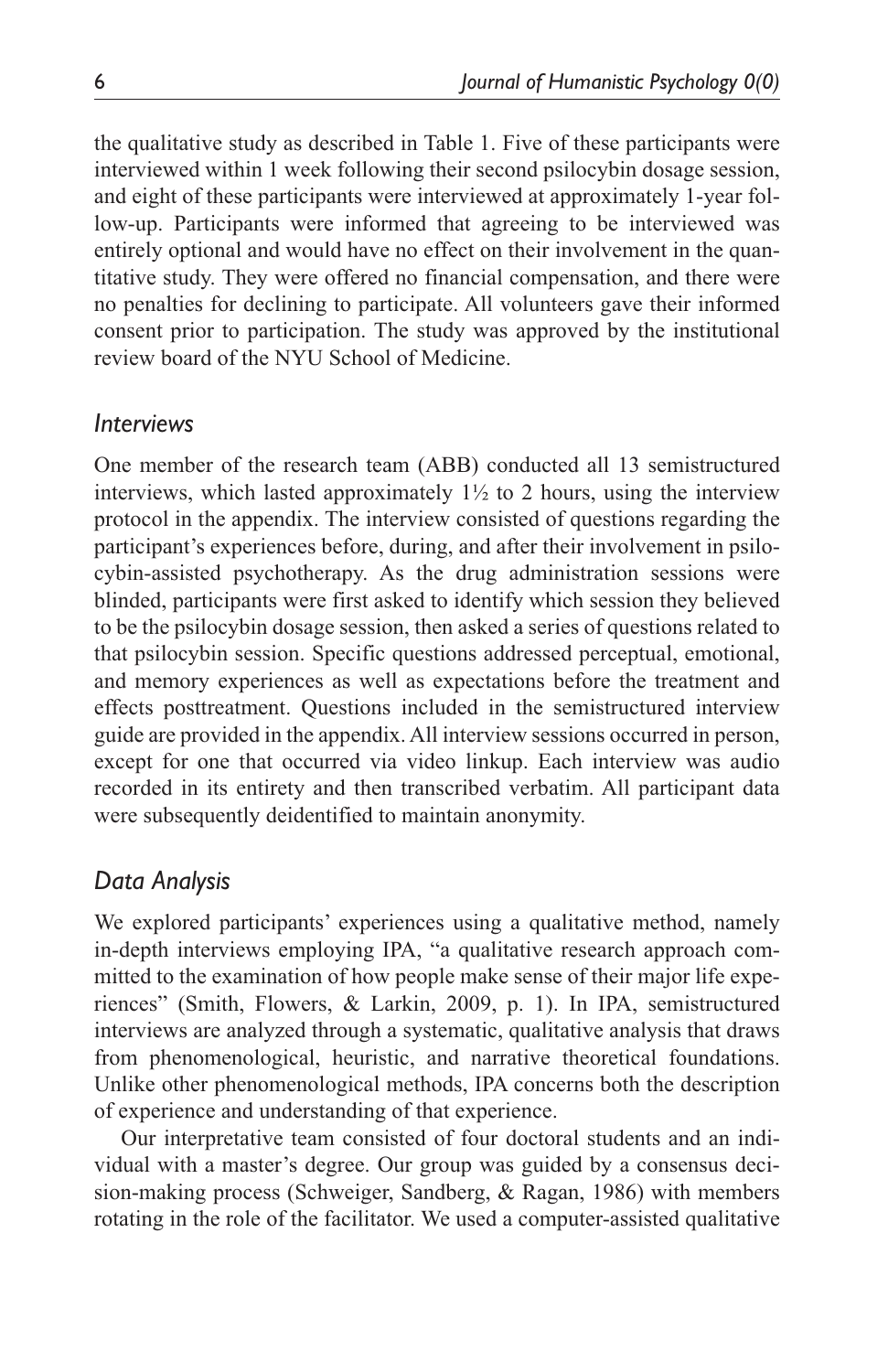**Table 1.** Participant Demographic Information.

|                                                              | %              |
|--------------------------------------------------------------|----------------|
| Age, years, M ± SD                                           | $50 \pm 15.77$ |
| Gender                                                       |                |
| Male                                                         | 54             |
| Female                                                       | 46             |
| Race                                                         |                |
| White                                                        | 92             |
| Multiracial                                                  | 8              |
| Diagnosis                                                    |                |
| Adjustment disorder with anxiety, chronic                    | 77             |
| Adjustment disorder with anxiety and depressed mood, chronic | 15             |
| Generalized anxiety disorder                                 | 8              |
| Cancer stage                                                 |                |
| Stage I                                                      | 31             |
| Stage II                                                     | 15             |
| Stage III                                                    | 31             |
| Stage IV                                                     | 15             |
| Other                                                        | 8              |
| Site of cancer                                               |                |
| <b>Breast</b>                                                | 23             |
| Lymphoma                                                     | 15             |
| Other                                                        | 31             |
| Ovarian                                                      | 31             |
| Marital status                                               |                |
| Cohabitation                                                 | 8              |
| Divorced                                                     | 8              |
| Married                                                      | 46             |
| Never married                                                | 38             |
| Education                                                    |                |
| Completed graduation/professional school                     | 54             |
| Graduated 4-year college                                     | 31             |
| Part college                                                 | 15             |
| Religious affiliation                                        |                |
| Atheist/agnostic                                             | 38             |
| Other Christian                                              | 15             |
| Jewish                                                       | 15             |
| Catholic                                                     | 8              |
| Other faith/tradition                                        | 8              |
| Unitarian                                                    | 8              |
| Methodist                                                    | 8              |
| Previous hallucinogen use                                    |                |
| Yes                                                          | 46             |
| No                                                           | 54             |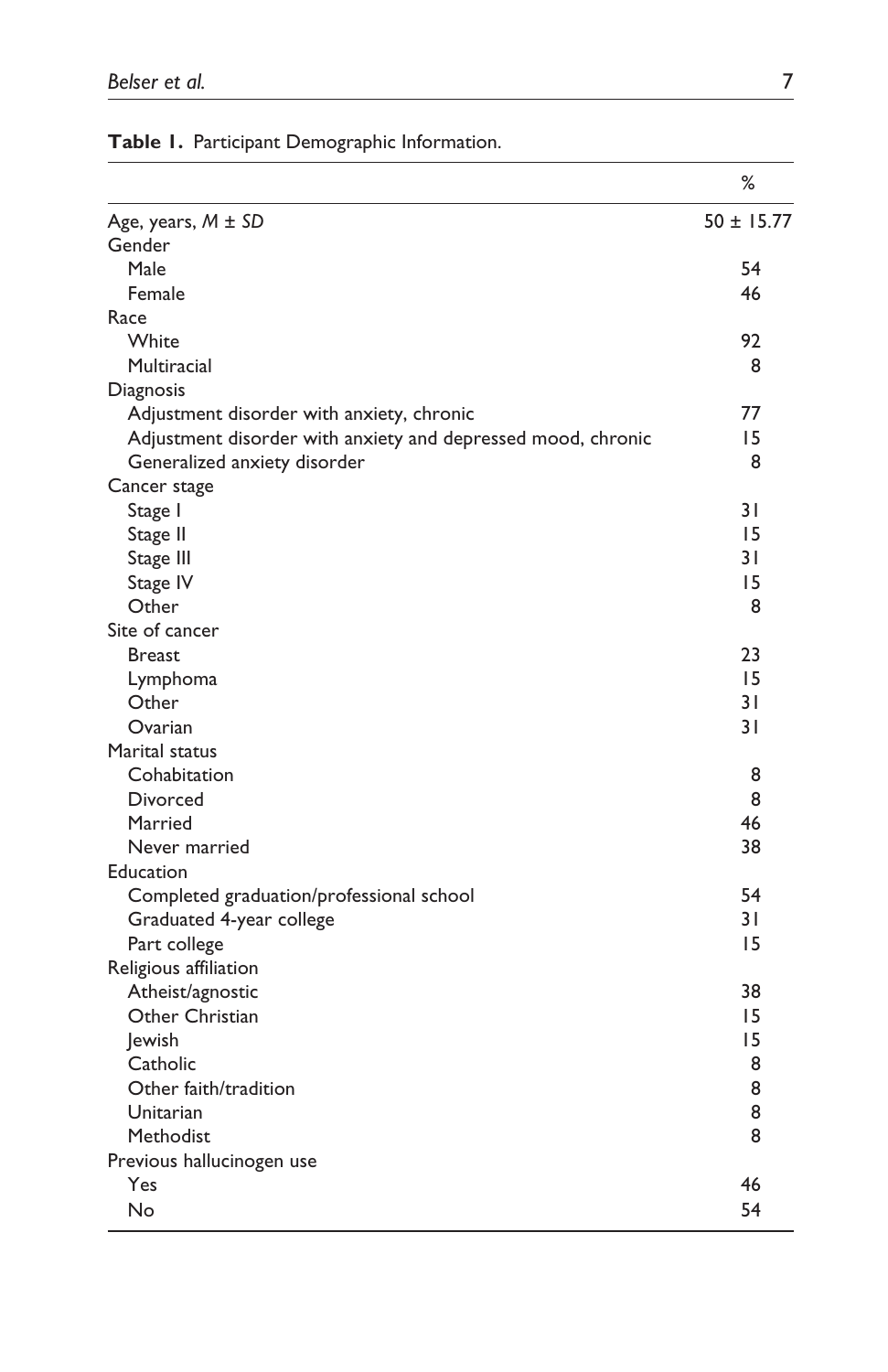data analysis software (CAQDAS) package with collaborative capabilities, ATLAS.ti 7.5.4, to analyze the interview transcripts (Muhr, 2014). The analytic process proceeded as follows. (1) Each interview transcript was read and reread by two independent reviewers, who made notes that included descriptive comments, linguistic comments, and conceptual comments. The reviewers also independently coded the transcript, leading to the development of a study codebook using "tags or labels for assigning units of meaning to the descriptive or inferential information compiled during a study" (Miles & Huberman, 1994, p. 56). (2) Each transcript was subsequently reviewed by two independent auditors. The role of the auditors was to review the transcript, check the coding and commenting of the two reviewers, and respond to the coders with feedback about any deviations in terms of coded themes based on their review. The auditors suggested additional codes or comments as appropriate and provided feedback to the interpretive team, resulting in the refinement of the study codebook to accommodate the emerging interpretative framework. (3) Each transcript was subsequently read by an additional reader, such that all five members of the interpretative team became familiar with each of the 13 participant transcripts. The roles of (a) reviewers, (b) auditors, and (c) reader were rotated for the 13 transcripts. (4) Emergent themes were identified and tentatively organized. (5) Themes were then defined in greater detail, subthemes were articulated, and interrelationships among themes were established. In this way, each transcript was independently noted by two independent reviewers and audited by two independent auditors. These cross-check and independent auditing procedures were designed to maximize analytic rigor and validity.

# **Results**

Themes were assigned frequency labels of "general," "typical," or "variant" depending on the frequency of occurrence. Themes labeled *general* occurred in 12 or 13 of the 13 cases, *typical* themes occurred in 7 to 11, and *variant* themes occurred in a minority (2-6 cases; Hill et al., 2005). A number of themes were discovered through our analysis, as described in Table 2. The results described in this publication do not include substantial cancer-related experiences that are currently being analyzed for other publication.

# *Relational Embeddedness*

All 13 participants described remarkable insights or transformations involving a significant personal relationship. Once under the influence of psilocybin, participants described seeing their loved ones in a new way, often an emotional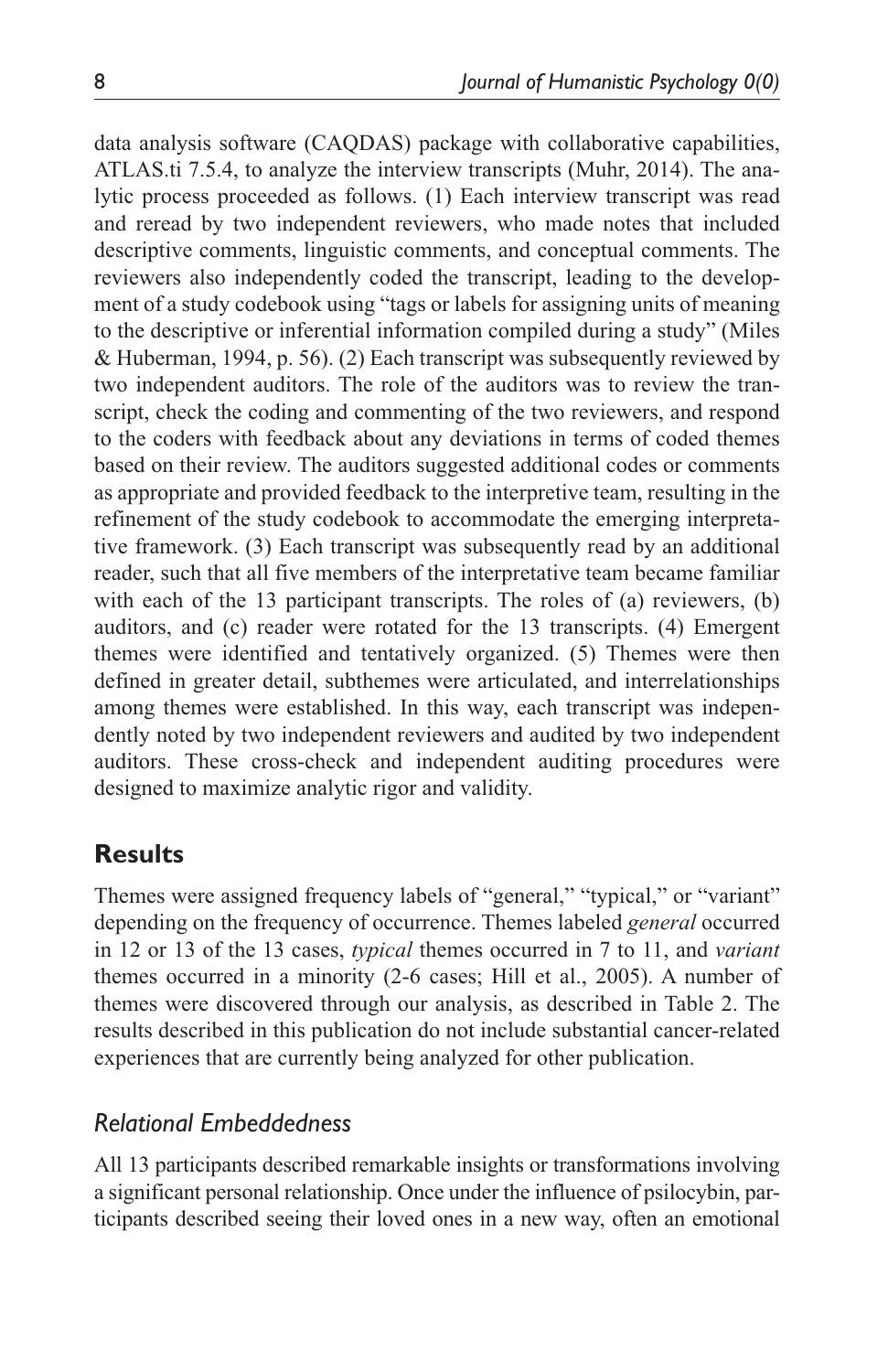**Table 2.** Theme Frequencies.

|                                                      | Case occurrence |
|------------------------------------------------------|-----------------|
| General themes                                       |                 |
| <b>Relational Embeddedness</b>                       | $\overline{13}$ |
| <b>Emotional Range</b>                               | 13              |
| Role of Music as Conveyor of Experience              | $\overline{13}$ |
| Meaningful Visual Phenomena                          | 13              |
| Wisdom Lessons                                       | $\overline{13}$ |
| <b>Revised Life Priorities</b>                       | $\overline{13}$ |
| Desire to Repeat the Psilocybin Experience           | 12              |
| <b>Typical themes</b>                                |                 |
| Exalted Feeling of Joy or Bliss                      | $\mathbf{L}$    |
| <b>Feeling Love</b>                                  | П               |
| Ineffability                                         | 10              |
| Alterations to Identity During Psilocybin Experience | 9               |
| Embodiment                                           | 7               |
| From Separateness to Interconnectedness              | 7               |
| Difficult Struggle: Experiences of Transient         | 7               |
| <b>Psychological Distress</b>                        |                 |
| Loved Ones as Guiding Spirits                        | 7               |
| Sharing the Experience With Loved Ones               | 7               |
| Variant themes                                       |                 |
| Lasting Changes to Sense of Identity                 | 6               |
| Synesthesia Experiences                              | 6               |
| Catharsis of Powerful Emotion                        | 5               |
| Improved Relationships After Treatment               | 5               |
| Surrender or "Letting Go" Following Transient        | 4               |
| Psychological Distress                               |                 |
| Forgiveness                                          | 4               |
| Integration: Continued Struggle                      | 3               |

process laden with both grief and hope. There were no questions in the interviews regarding relationships, but, without prompting, all the interviewees addressed crucial relational aspects of their experiences. These relationships were most likely to concern the participant's father or mother (seven participants), or romantic partner (five participants). Children also figured prominently: four participants spoke of their relationship with their daughter or son. Other significant relationships with grandparents, siblings, and previous romantic partners were also described. Relationships were woven throughout participant narratives—throughout the histories, memories, hopes, feelings,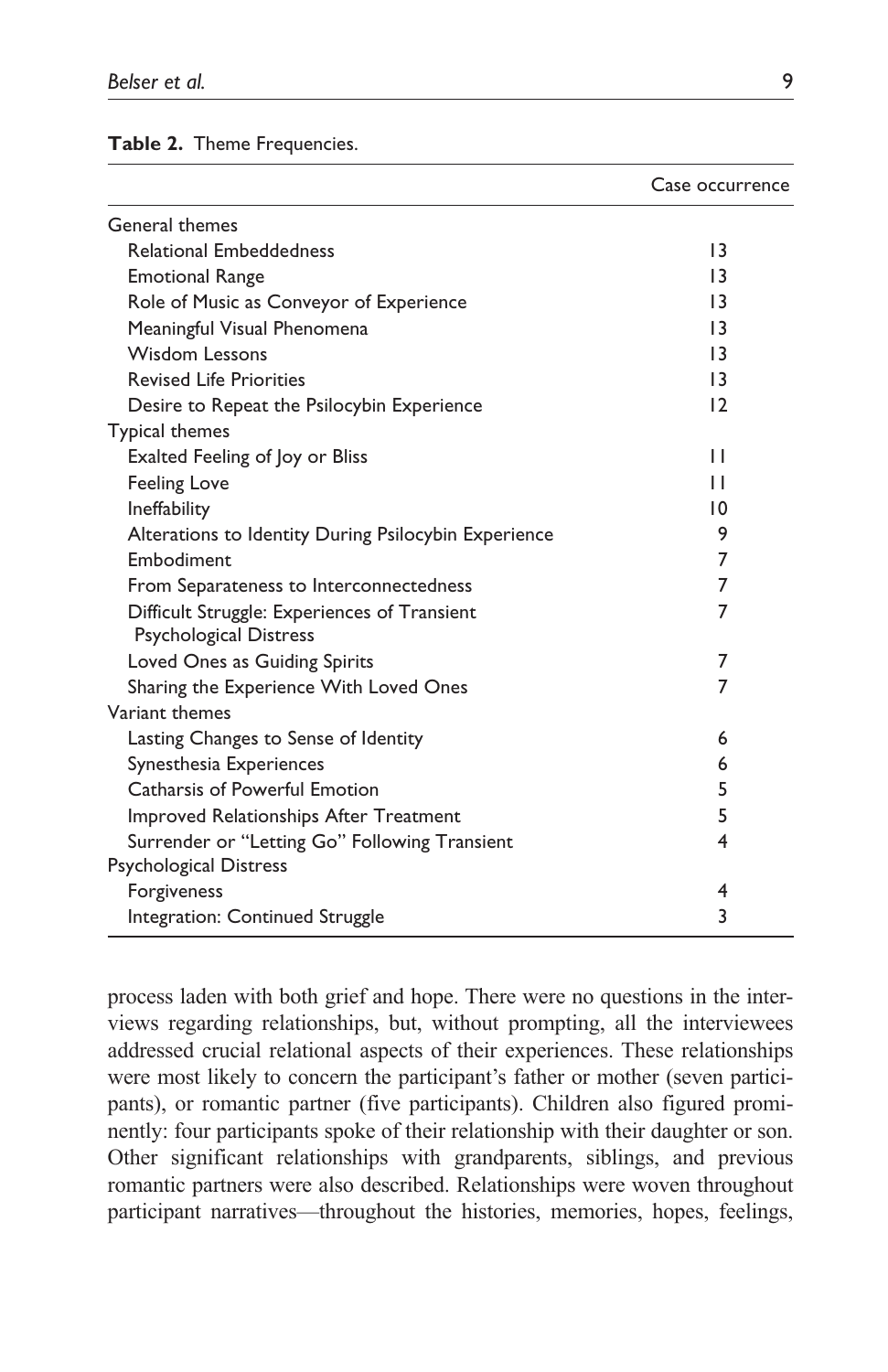visions, and realizations as reported by the participants. In this way, the psilocybin experience may be conceived as relationally embedded. Mike, a father of three daughters, described how he was able to more deeply empathize with and understand the anxieties and fears with which they struggled. He relates the following transformative vision of his daughters:

Bit by bit, my daughters were turning into these radiant beings, cleansed of all these fears. It was incredibly emotional, because it was something I have, as their father, long known, but it's a very great pain when you see your children being victimized by fears . . . to see these beautiful beings not realizing their essence.

Later that night, after the psilocybin session, Mike had a powerful moment of connection with his daughter. He explained the vision he had to one of daughters, "And she started crying. She came over, and she hugged me and was just holding onto me, and I knew that I had reached the place that I knew I could reach in her." These relational visions brought about catharses, feelings of forgiveness, and were often emotional catalysts, allowing participants to move into more expansive feelings of love and peace for themselves and for the people in their lives.

*Sharing Experiences With Loved Ones.* Occasionally, participants described how, in sharing aspects of their experience with loved ones, they drew closer in their relationships with their daughters, mothers, husbands, or wives. For example, one participant's daughter cried when he told her how he had seen her during the session. When another participant described to his parents his psilocybin experience, his mother, who had cared for him during his years of sickness with cancer, began to cry: "It was amazing. It was cathartic. She was so moved by how moved I was. I think she could tell that it had changed something profoundly in me."

*Forgiveness.* Through the process of coming to see their loved ones in a new way and with deeper clarity, four participants were able to transform feelings of frustration, anger, and disappointment toward important people in their lives into acceptance and forgiveness. One participant described coming to "an acceptance of the human experience." This acceptance allowed her to release long-held resentments about past actions committed by her family and others. She said,

I felt like my family was doing their best and that people tried as hard as they could. And that even people that weren't there for me did their best, and certain things from the past were in the past. [pause] And that was okay.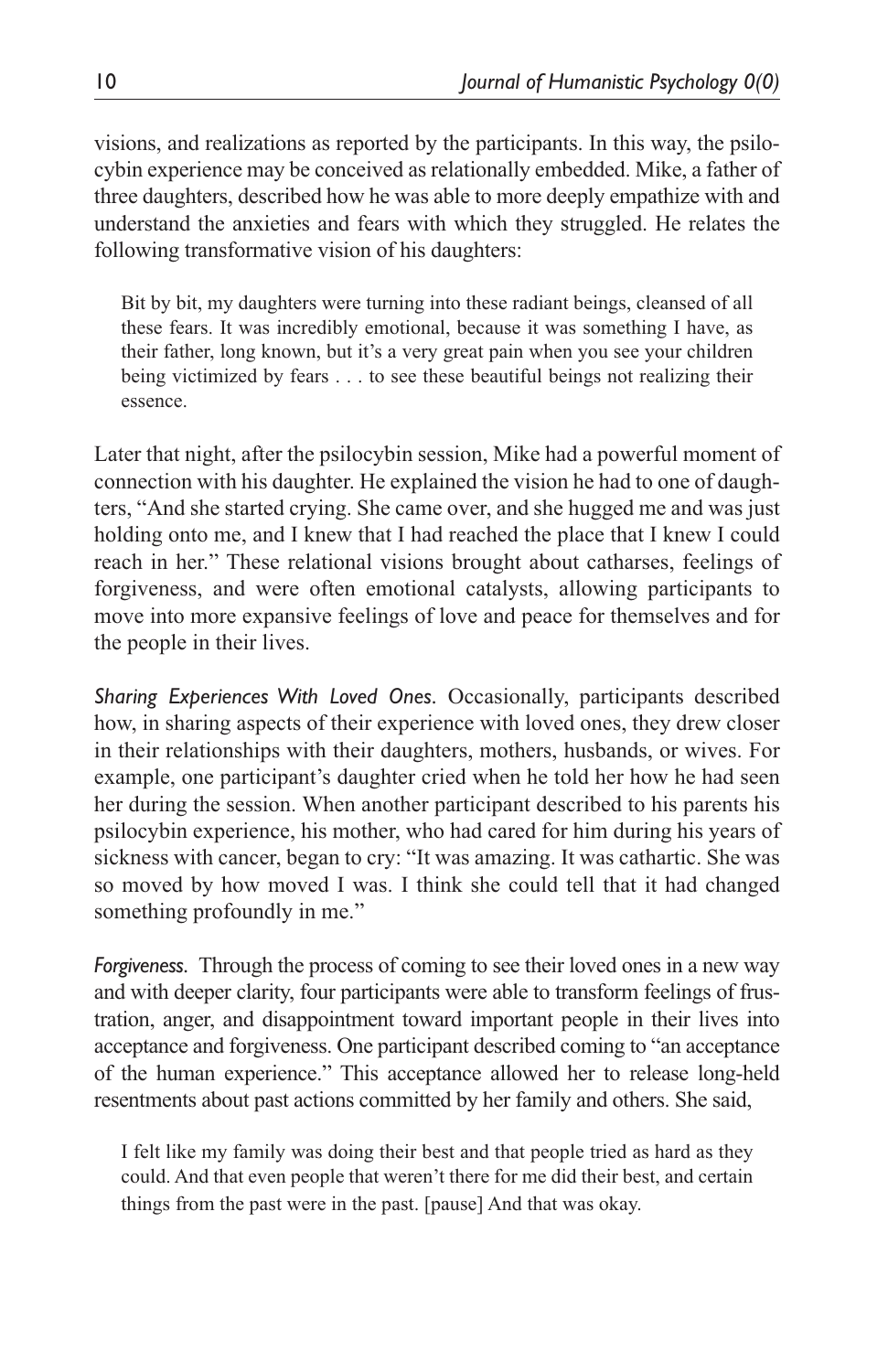Another participant talked about the shortcomings of her parents. She described reaching a place of acceptance of and forgiveness for her parents' mistakes, to which she had felt "like a total stranger." After her psilocybin session, she said,

I felt like I let go of a lot of anger and resentment towards my parents. I mean, I thought I had already done that, but I really hadn't, and I kind of saw them more as, like, these flawed human beings who did the best they could.

A third participant described how during the psilocybin session, she was able to forgive her husband who, while she was sick with cancer, had pursued a secret affair with another woman. This participant suggested that by coming to a deeper understanding, she was able to stop "carrying this anger" and "open up more" to "feeling closeness and love" not only toward him but also herself. "I allowed myself to just not carry that weight of everything, and to forgive. . . . And to forgive myself," she said.

*Improved Relationships After Treatment.* Five participants described how their ways of relating to other people changed as a result of their involvement in the study. One participant said that he "stayed in touch with more people as a result of the study" and strove to "show people that you care about them, be kind to other people, take care of the people in your life." Another described how she now spends more time being with her daughter, talking to her: "I changed. I just was different. I just felt happier." Edna described "a greater understanding of the people around me"; she speaks of a lasting shift in how she relates to people she encounters in the world:

People can genuinely care about you even though they really aren't your loved ones, and they are not your good friends. Still, they really, you know, they would miss you if something bad happened to you. And they really, when they say, "how are you doing?" they really mean that and, and when they say, "Oh you look great, and I'm so glad you are doing well," they mean that. Umm, to be able to accept that—I think to accept that people love me—that, yeah, that I'm worthy of being loved.

Here, Edna's ability to love and be loved has changed the deeper meaning of the everyday pleasantries she exchanges with other people.

Dan, a former bank employee and real-estate investor, described how he felt a "very blissful connection" to his brother, with whom he was close during childhood. He said,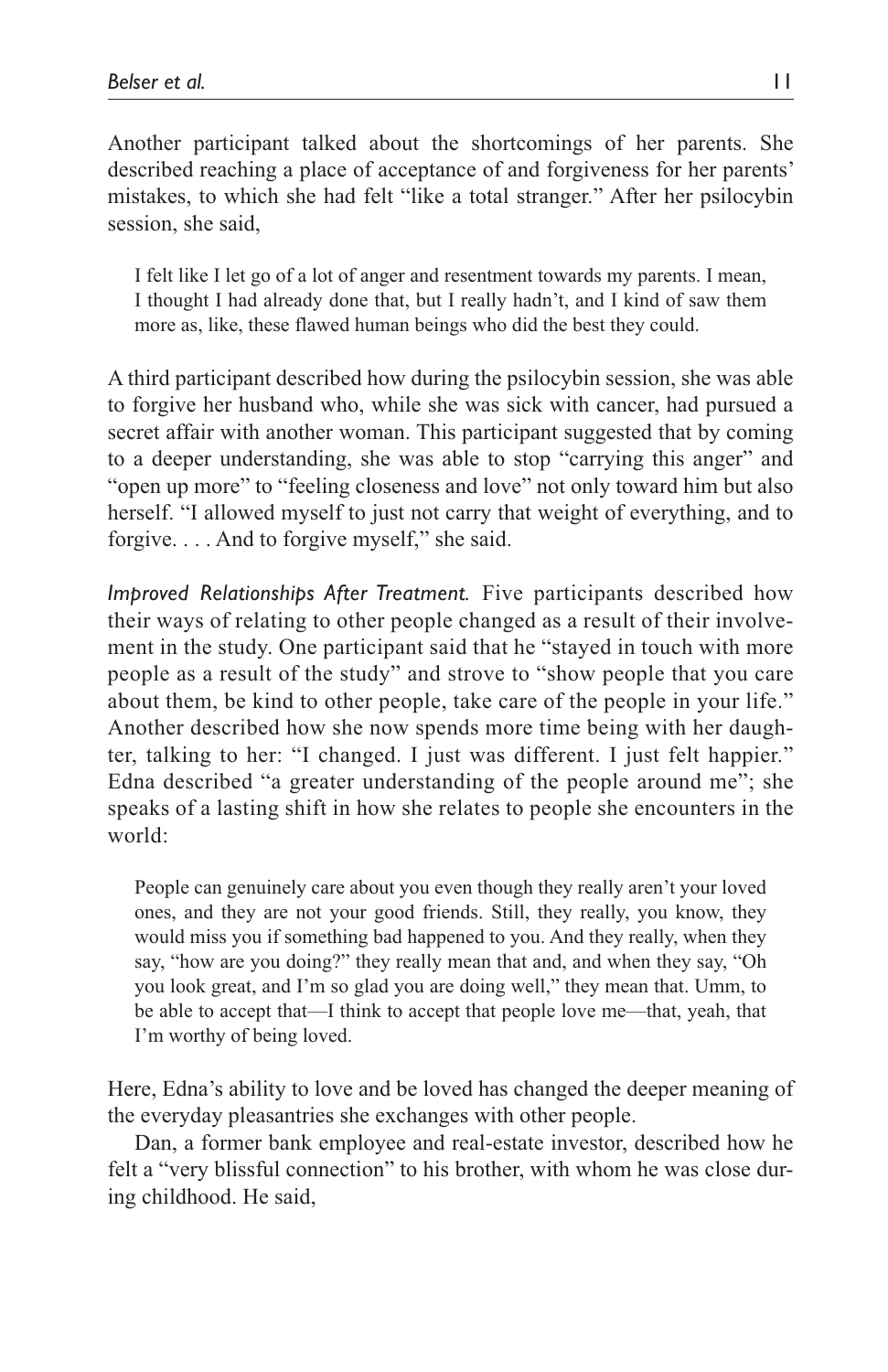just the way that I was connected to my brother felt very intense in a way that I don't feel now, day to day, but—and I remember feeling that way. It was very strong, and it was very loving, and very like "everything is okay." It was almost exciting, this very blissful connection.

Dan also described feeling "a deeper connection with my girlfriend," who had, in fact, moved into his apartment the day before his psilocybin session. He described coming home directly from the session and sitting on his couch with her. He said:

I was appreciating the pureness of her, if you will, her being, in a way. In a way, I had not allowed myself, or not realized, or whatever the case was. And so that was pretty much immediate, but I felt like that had a lasting effect. I feel that kind of changed my perception of our relationship over the ensuing weeks in a way. It allowed me to be more open with her, express my appreciation a lot for her in way that I had not. I think it had a positive effect—kind of a bit of a snowball effect.

Dan reflected that the state of mind into which he entered helped him become "more emotionally open" to his girlfriend. Within 3 months, Dan bought an engagement ring and proposed marriage to her.

# *Loved Ones as Guiding Spirits*

Seven participants described being visited by guiding spirits who helped them move through their psilocybin experiences; they typically manifested in the form of visions of loved ones providing guidance or reassurance. Participants described hearing a guiding voice or seeing a spirit that was a "being" who aided them along their inner journeys. These guides were described as recognizable familial figures: In one case, daughters were described as guiding angels, and in another, a father appeared in visions as a psychopomp, a guide on the journey. Male participants were more likely to encounter the presence of such a guide.

One participant, Victor, a young man in his 20s who was diagnosed with leukemia in high school, described being guided by a spirit that "took the form of my dad." This guide propelled Victor through a variety of visionary landscapes, from "eroded burnt deserts" to sewers and caves. When Victor became scared, his father reassured him that "everything was going to be okay" and brought him to a beautiful garden. With the help of his "spirit guide," Victor had another powerful vision of affirmation from loved ones who had passed: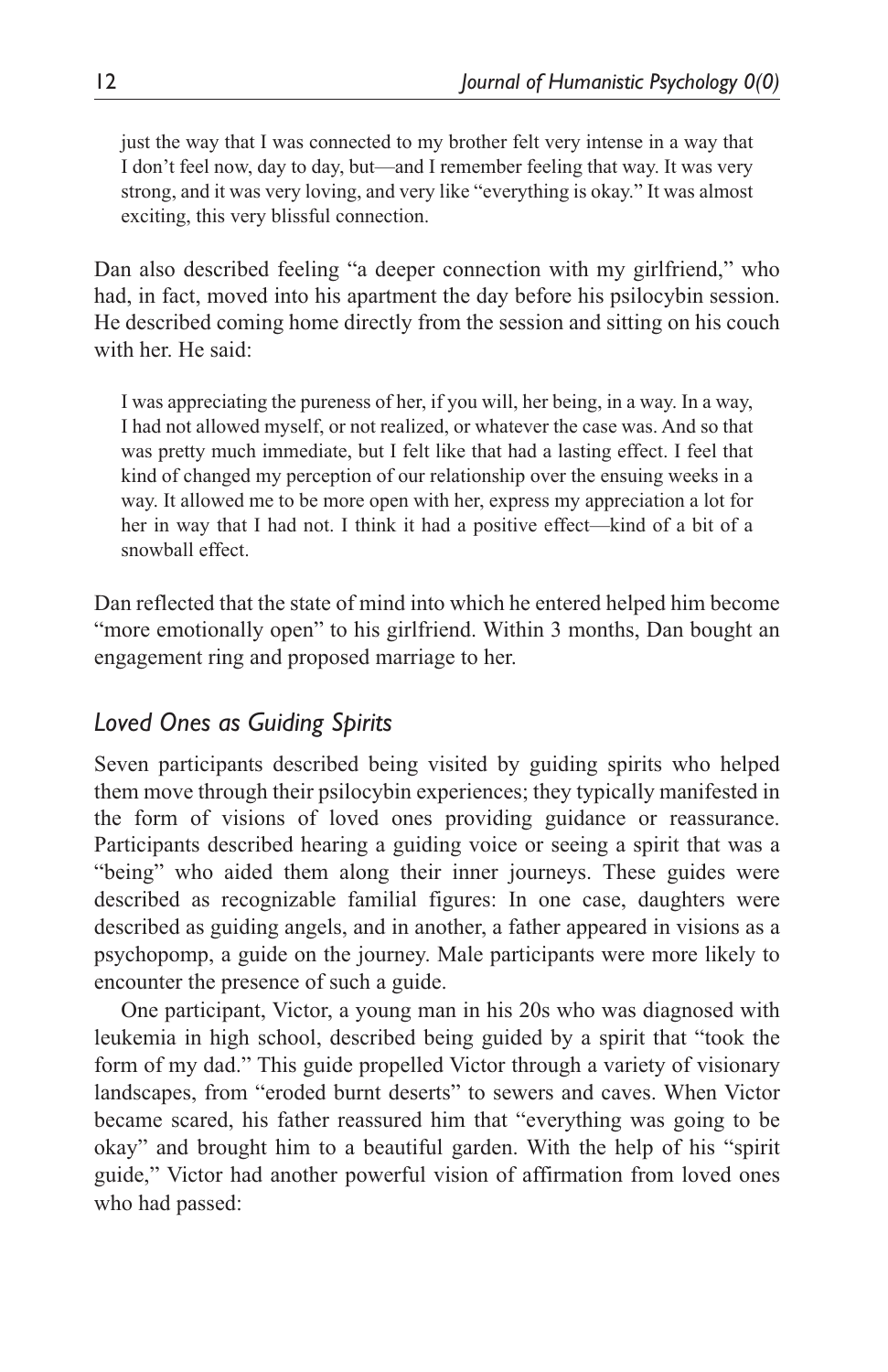I was flying through space with the spirit guide, and I encountered three people who are dead who were very close to me. My dad's dad, my mom's mom, and my best friend in college who died. And they all gave me reassuring messages in space. From my friend Tim, "I'm sorry for everything that has happened. I just wanted you to know I love you, man." My grandfather gave me a hug, and my grandmother kissed me on the cheek. That was powerful.

In Victor's narrative and in other participant encounters with spirit guides, what is remarkable is the interpersonal nature of these encounters; just as Virgil guided Dante through the realms of *The Divine Comedy*, the participants in this study were not always solo travelers in their journeys. Rather, their experiences were often mediated by the presence of a guiding spirit who helped them navigate novel landscapes and inner realms.

### *Emotional Range and Catharsis*

The emotional experiences reported by participants were notable for their depth, breadth, number, and cathartic release. All 13 participants reported having significant emotional experiences during the psilocybin session that were singular or beyond what they were able to access in their daily lives. Most described experiencing paramount emotional experiences: 11 participants reported exalted moments of joy and bliss, and an equal number reported a deep feeling of love. Concomitantly, participants also described moments of emotional difficulty like despair, fear, sadness, and grief (see The Difficult Struggle: Experiences of Transient Psychological Distress section). Many of the participants commented not only on the wide range of emotions they accessed but also the sheer multitude of feelings. One participant said he "experienced all the emotions I know how to experience," and another said she felt, "all of them, all of them. Every possible emotion." Six participants shed tears during the interview itself when revisiting their experiences.

Participants often experienced widely disparate emotions quickly evolving from one into another. One participant, for example, traveled in rapid succession to many different visual scenes and places, from witnessing his own funeral to climbing a sacred mountain, with a wide range of associated emotional experiences:

When I was at my funeral there was this tremendous sadness, just like mourning, collective mourning. When I went through this hellish place, emotion of despair. When I landed in the garden, I felt relief. At this ball, this profound joy. When I was shot down to the sewer, I was confused. When I got shot up to the empire state building, I felt empowered. And then—I don't know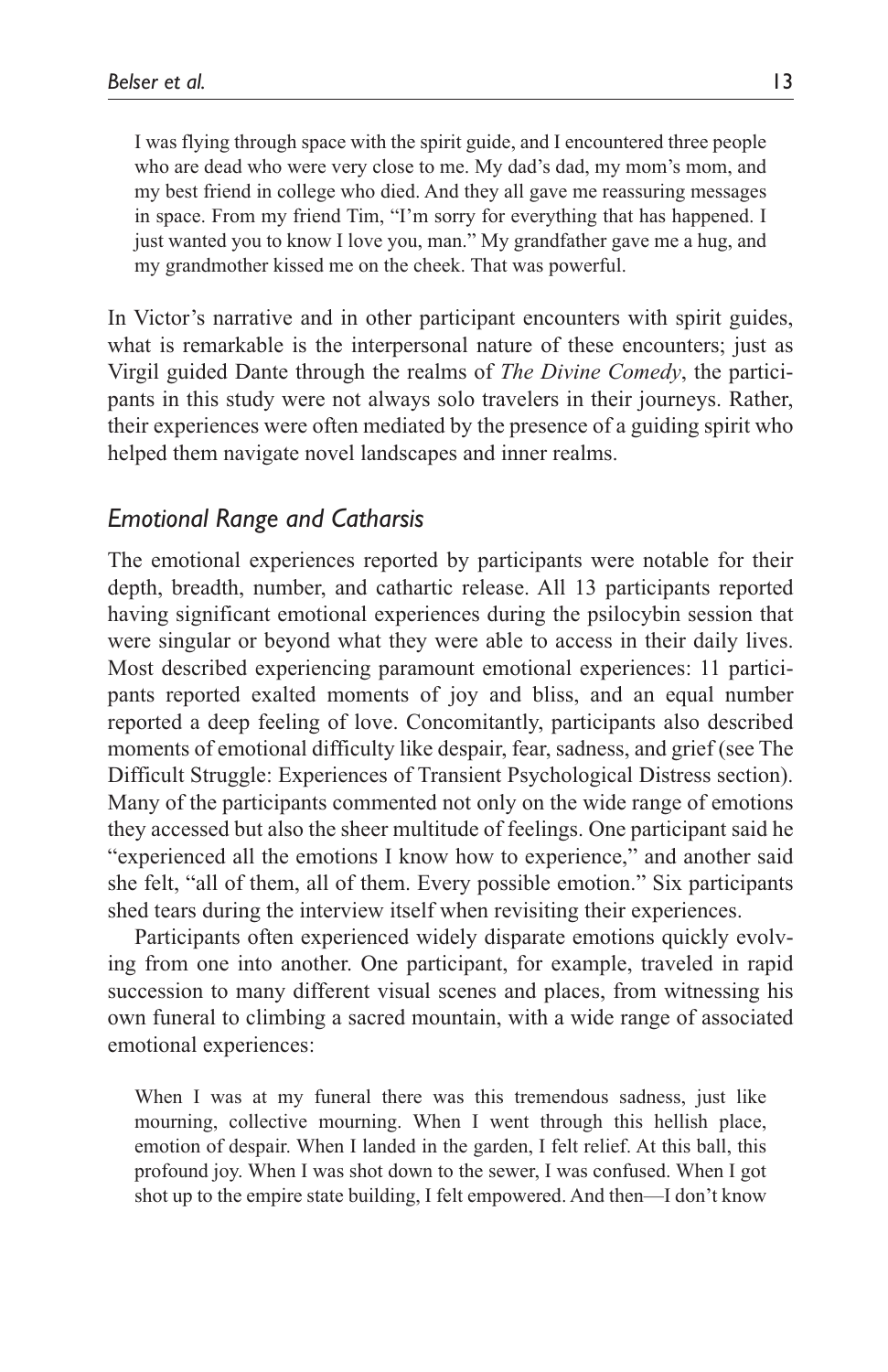if it's an emotion—but once I accepted my body and started climbing this mountain to try to find this entity, I would say I experienced yearning, yearning for something higher, something greater, something beyond me. And then at the very end . . . there was a lot of comfort and relief and reassurance.

This participant came to understand this emotional lability as a meaningful experience—the feelings that arose were not random but rather situated within his personal narrative and the arc of his psilocybin experience.

Five participants reported having access to long-held strong or repressed emotions such as grief, sadness, and traumatic pain. Adam, a young medical student, had previously dismissed the feeling emotions altogether because "it doesn't solve anything, and you have to be strong, or that is what I used to think." During his psilocybin session, Adam grieved a broken relationship with his father. For the first time since he was 6 years old, Adam cried, weeping tears of grief and sadness, which he had held in abeyance for nearly two decades. This catharsis provided him with a profound sense of relief. Another participant reported having had, unexpectedly and for the first time in her life, access to emotions related to childhood sexual trauma. She came to realize the emotional "weight" and "baggage" she was carrying and "had not dealt with" because "it was too painful, and it was too awful." In the psilocybin session, with the support of her therapists, she was able to feel and then release these painful affects. She said, "I feel like what happened was that in a very short period of intense time I dealt with some really powerful things and put it behind me."

# *The Difficult Struggle: Experiences of Transient Psychological Distress*

Seven participants reported experiences of transient psychological or emotional struggle often characterized by acute reactions of fear, confusion, panic, or paranoia. There were no serious adverse events, either medical or psychiatric, in the trial that were attributed to psilocybin. There was no need for the administration of pharmacologic interventions (such as benzodiazepines or antipsychotic medications) and no psychiatric hospitalizations. These reactions were transient and dissipated or resolved within the supportive treatment context. For example, Edna experienced a "very sudden onset" of the effects of the psilocybin medication. She emphasized the importance of her therapists' presences and the rapport they had developed prior to the session.

It really hit me very strong. And um, it was terrifying. It was just terrifying. It was, um, I was completely disoriented . . . I was really, maybe, in the hold of a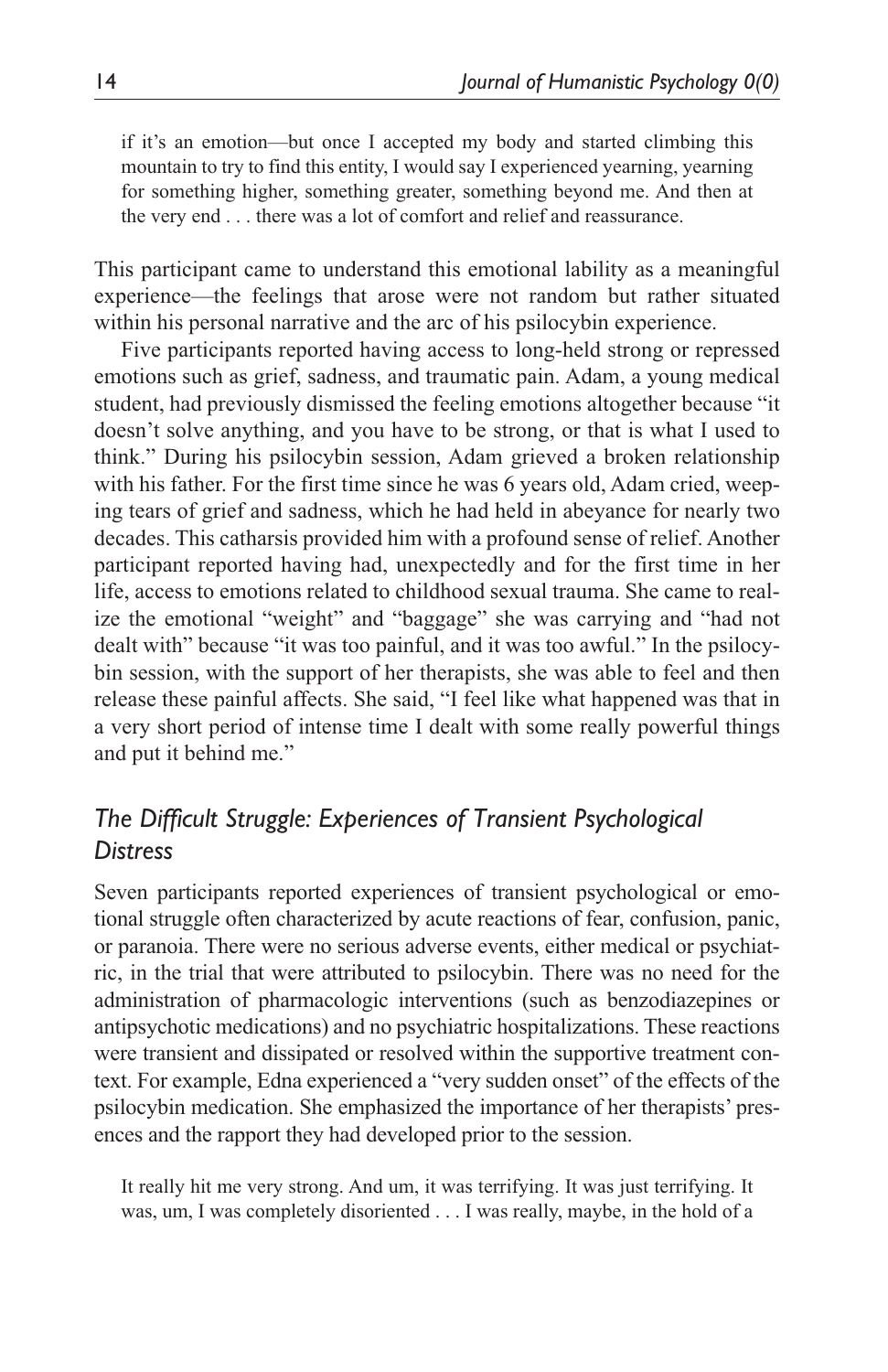ship at sea. Rocking. Absolutely nothing, nothing to anchor myself to, nothing, no point of reference, nothing, just lost in space, just crazy, and I was so scared. And then I remembered that Tony and Michelle were right there and suddenly realized why it was so important that I get to know them and they to get to know me. And reached out my hand and just said "I'm so scared." And I think it was Tony who took my hand . . . and said "It's all right. Just go with it. Go with it." And um, and I did.

Here, Edna described feeling unmoored with "no point of reference" and concomitant feelings of panic and fear. She described how it was important to have established rapport with her two therapists in the sessions preceding the psilocybin administration session. The mutual trust they had developed in the therapeutic relationship helped Edna weather the stormy seas of her experience.

A total of 9 of 13 participants described the experience of losing their sense of self. One participant felt himself "losing the firm grasp on sort of 'me-hood,'" including "my past, my relationships, my personality." Another described a vision of sets of green eyes seeking him out; he came to the realization that they're "not going to find me" since "there's no one to be found." The dissolution of normal boundaries of the self sometimes led to a sense of identity separate from the body: "I didn't have a body . . . I was just like this soul, this entity." One participant described "my consciousness, or my soul, or whatever, was flying out of my body."

Only some participants experienced this dissolution of their normal sense of self as disturbing or arousing of feelings of momentary paranoia that they would not return. One participant described having the thought that he would never "get back to normal." Another participant, Dan, described a disturbing period of fearfulness and "disintegration" of his identity. For him, this period of "deadness, of complete disconnectivity" became a "turning point" to becoming more present in the moment. For Dan, the period of frightening disintegration was one stage in an unfolding process. Following this turning point, Dan's account rings with what he described as "complete clarity," saying,

I knew exactly who I was, I knew exactly what I was doing here, and beyond that I was augmented . . . I was just really enthralled . . . everything was delicate and again, it was not blurry, it was not clouded. Everything was heightened.

*Surrender or "Letting Go" Following Transient Psychological Distress.* Four participants recounted that in the midst of intense periods during the psilocybin experience, their experiences of struggle gave way to an experience variously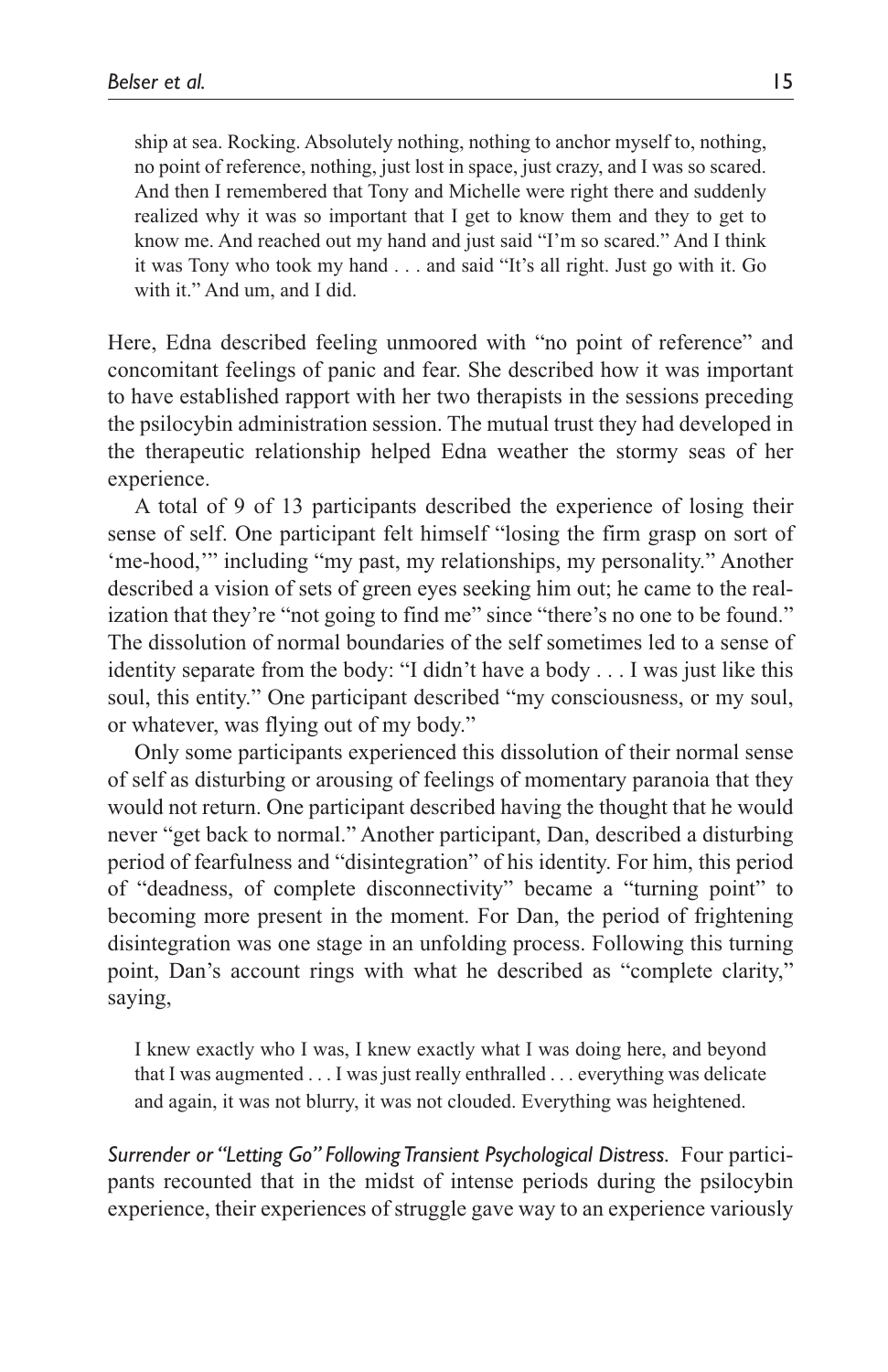described as "surrender" or a "letting go." They described moving from defensive resistance into a deeper phase of the experience marked by feelings of relief, wholeness, freedom, and affirmation. One participant described a very strong feeling of self-hatred, which resolved by means of a confrontation. She asked herself: "Why would you hate yourself? You're wonderful, it makes no sense . . . then there was an immediate relief. It was an awareness." Two participants experienced strong feelings of self-doubt that yielded shortly thereafter to feelings of relief. The sequential progression of these experiences suggests an arc of experience or a necessary sequence; a participant's capacity to surrender in the face of a struggle or frightening encounter may facilitate an unfolding therapeutic process. In this way, the "incredible struggle" that is a hallmark of the psilocybin experience may not be an undesirable side effect, but rather a central and necessary feature of participants' healing narratives.

### *From Separateness to Interconnectedness*

The dissolution of normal identity often led to a feeling of interconnection with other people, the entire planet, or even the universe at large. Chrissy came to the realization that life and death are part of one circle, stating "we're all kind of a greater whole" and "we're all going to be connected again in the universe." She accessed "a great plane of consciousness" in which "I felt like I could reach out to anybody and connect with them." Another participant described his own feeling of connection to all of humanity: "An overarching theme of this psychedelic spiritual realm is just like the interconnectedness of things." Another participant achieved "a greater understanding of global connectedness . . . It just opens you up and it connects you." She described the realization that "everything is connected—you know, it's not people—it's animals, it's trees—everything is interwoven, and that's a big relief. It's a big comfort." Others described a feeling of connection to nature and to the greater world.

Rather than feeling disempowered from being subsumed within a greater whole, many participants reported new feelings of empowerment and personal agency to live meaningful lives, and a sense of belonging and acceptance within their communities and the larger universe. During his experience, Mike who experienced a "sense of alienation and separation" in his life prior to the study described a process of being "welcomed into a group" during his session and noted, "I was very aware that I belonged there" and "the strength I derived from that was incredible." Other participants reported that they had found their "place in the cosmos" or that they felt "more contented and happy about my place in the world, in all the things I'm doing."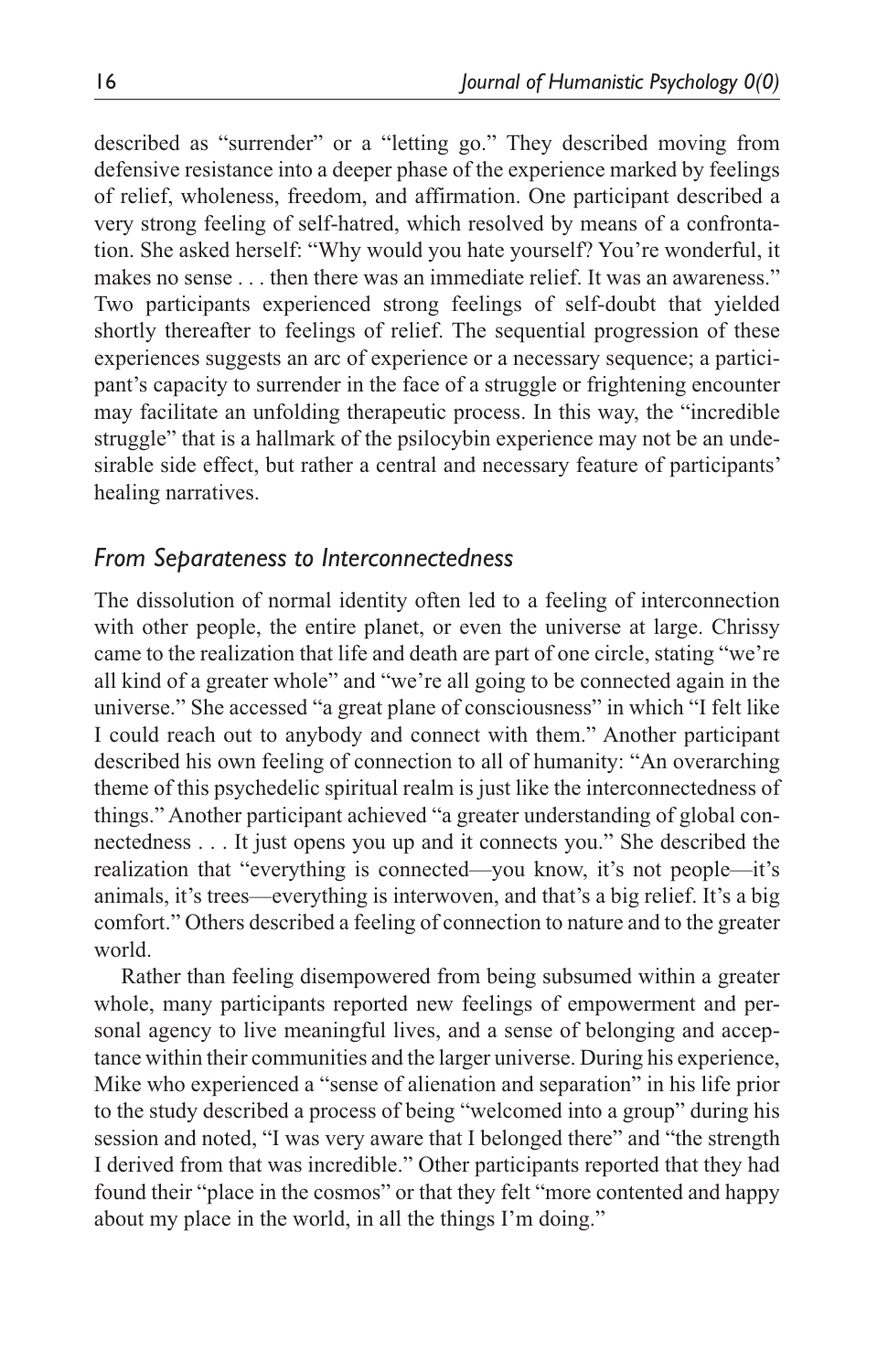One participant received an explicit message of belonging: "I kept hearing we are here all together, we are here all together," which brought her "great comfort." An "understanding of global connectedness" led Erin to "a feeling that I wasn't alone." This was significant, as Erin had previously felt a great deal of isolation: "All my life before that, I felt like I was alone." After the treatment, this sense of belonging even extended to times when she was physically alone: "I have kept that feeling ever since." She added, "It's the first time I ever really felt like I was part of the world instead of separate from it."

#### *Embodiment*

The majority of participants described the pernicious effects of cancer and cancer treatments, such as chemotherapy and surgery, on their bodies. They describe their difficulty adjusting to physical debilitations and losses, including incontinence and premature menopause, as well as the visceral effects of surgeries and chemotherapy on their bodies. Six participants described complex visions in which their cancer was physically ejected from their bodies or accepted as part of their physical form. In the former, three participants described the ejection of cancer, released from their ribcages, abdomen, and through the tips of their fingers. In the latter, participants described seeing their physical bodies in a vision, and of choosing to accept their bodies, cancer, and all. One participant described a vision in which he saw vestigial "lumps" of cancerous tumors, now benign, as clear and harmless tissue.

A number of participants described using their hands, breath, voice, or entire body to physically express or manifest their inner psilocybin experience. During his experience, one participant moved his hands expressively in what his therapist described as a "hand ballet." Another participant described how his "body was resonating . . . like a string on a violin." A third participant described the intentional use of his breath as a "washing element." Finally, one participant recounted a moment in her experience when she felt that "physically . . . most perceptions of my body had just disappeared."

#### *Wisdom Lessons*

Every participant expressed gaining transpersonal insights into the nature of the universe or existence during the course of their psilocybin session. These feelings of insight or perceived wisdom lessons were described as extending beyond participants' personal histories. The most prominent experiences pertained to experiences of direct knowing that were either difficult or impossible to convey in words. Five participants attested to experiencing revelations that made metaphysical concepts tangible where they had previously seemed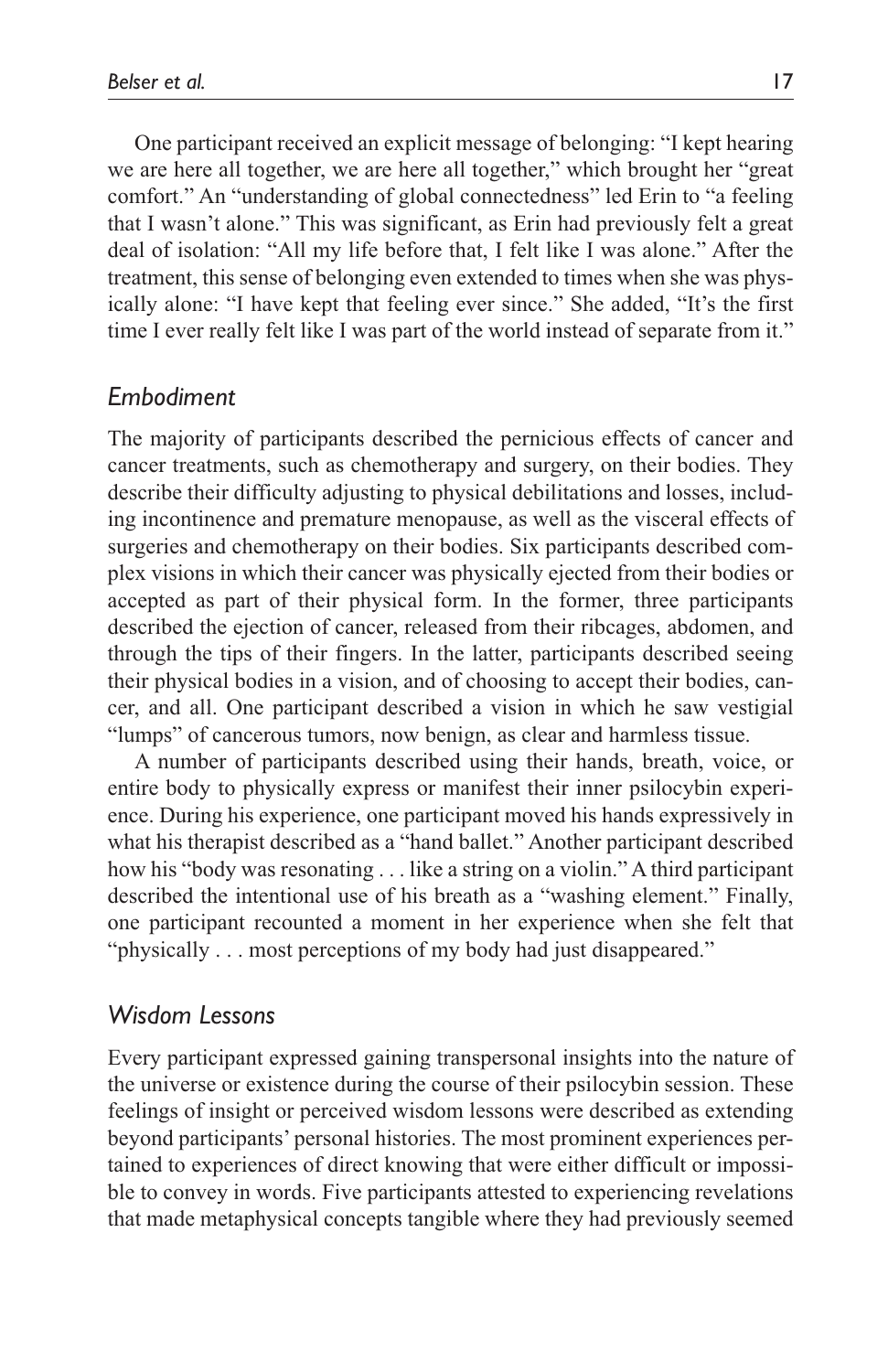vague, uncertain, or overly abstract, as one participant stated: "Long have I known the theory of it, but now I know I feel it." Among these experiential understandings were the nature of space-time, the foundational role of love in the universe, the interconnectedness of all things, and the importance of experiential understanding. In addition to providing new insights about old ideas, five participants described arriving at new ideas with a felt sense of conviction. Among these perceptions were the existence of a parallel level of reality and the possibility of discarnate perception. These insights were often described as nonverbal: "You don't understand it strictly in your head. You understand it as a being, as a body."

*Ineffability.* The nonverbal nature of certain psilocybin-occasioned insights appeared foundational to many participants, with 10 participants alluding to ineffability or difficulty characterizing their experiences in words. For example, one participant noted: "words fail me," and another stated, "It's hard to describe." Erin, a woman in her 50s said, "I mean, it's really hard to describe. You just know, but you feel it in a very intense way because part of it is in the process of knowing, you realize that you didn't know before." Four participants described encountering a spiritual reality beyond the capacity of language to describe. Meanwhile, seven participants attempted to describe significant aspects of their experience while simultaneously insisting that those descriptions did not adequately capture them: "You cannot express what is happening. You have a complete blockage, because there is no vocab, there is no word." Three participants relied on paradoxical juxtapositions of words to compensate for the limitations of language, using poetic phrases like "formless mass," "indescribable confluence of joy and sorrow," and "wonderful nothingness." Augusta vividly embraced simile and metaphor to communicate her experience:

It was like being inside of nature, and I could've just stayed there forever—it was wonderful. All kinds of other things were coming, too, like feelings of being connected to everything, I mean, everything in nature. Everything—even like pebbles, drops of water in the sea . . . it was like magic. It was wonderful, and it wasn't like talking about it, which makes it an idea, it was, like, experiential. It was like being inside a drop of water, being inside of . . . a butterfly's wing. And being inside of a cheetah's eyes.

Despite this difficulty in accurately articulating each experience, eight participants felt that their insights arrived from an inner or otherwise enduring source, to which they could return in ordinary states of consciousness. Three participants expressed the need to actively integrate their psilocybin insights into their daily lives in order to continue deriving meaning from them.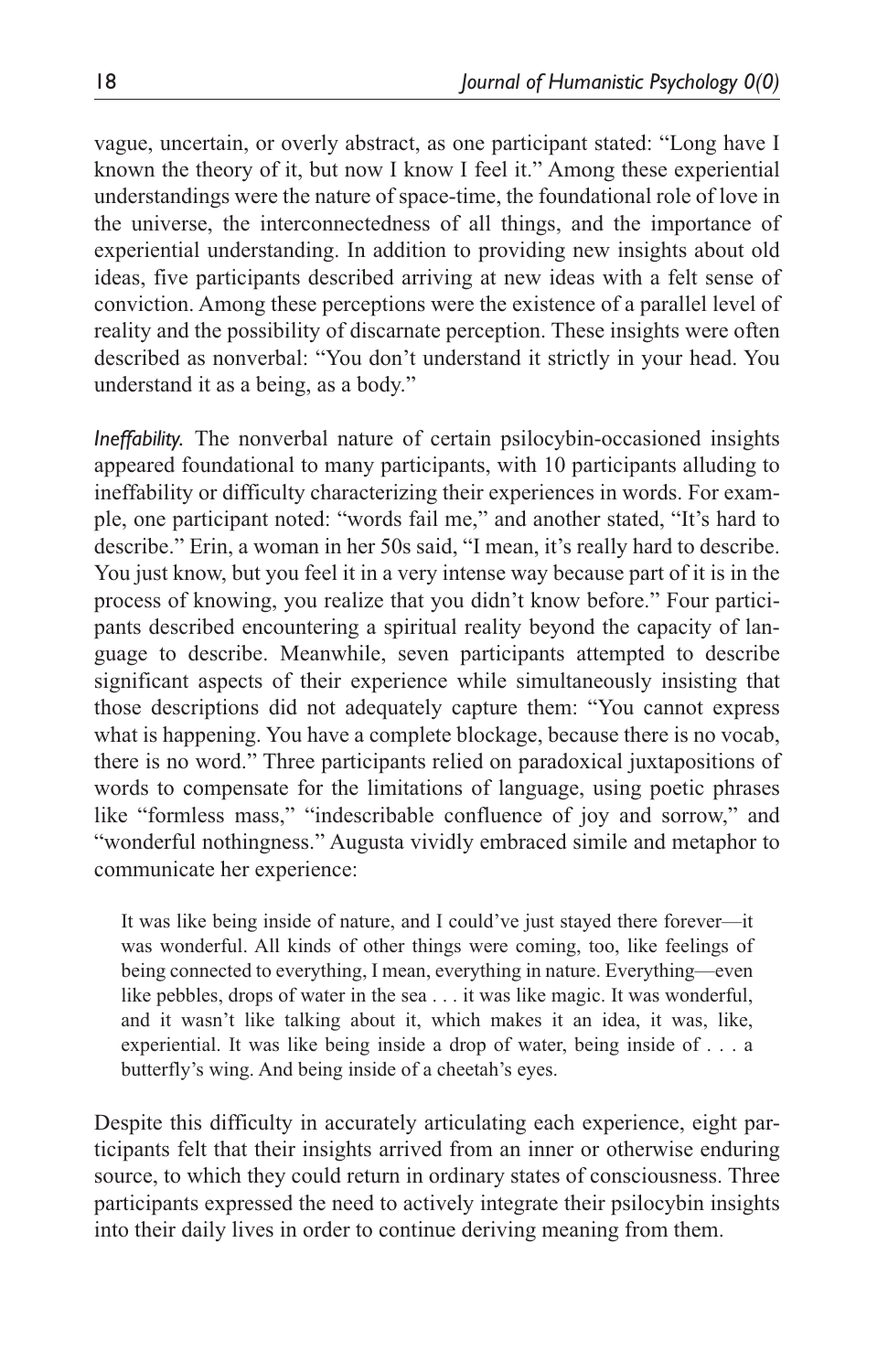#### *Phenomenology*

*Meaningful Visual Phenomena.* All 13 participants described perceiving closed-eye visual phenomena, with varying degrees of complexity. In simpler forms, participants described seeing "patterns on my eyelids," "the phosphorous that you see when you are falling asleep," and "wonderful computer graphics." While aesthetically compelling, these simpler visualizations remained transient phenomena. Participants also reported seeing more complex visual phenomena described as "visions"—these are contingent, unique, and subjective phenomena, each of which requires idiographic contextualization to understand the vision's significance.

To illustrate the range of complex visual phenomena, a catalog of experiences is provided. Participants reported seeing various animal figures, including "a gorilla face," "a horse's eye," two "serpents," and "two-colored cow heads." The visions often took the form of moving through vast or grand scenes, such as flying high through the rafters of a Gaudi cathedral; traversing a roller coaster's hills and valleys in varicolored cars; or gazing on a blue placid lake with a boatman wearing a white hat on the sandy shore. Some participants described generating their own worlds through a creative process. For example, one participant, while listening to the music soundtrack, described inventing a massive three-dimensional chessboard world to match the music—to create a "place where such a song would be played." Other participants described reinhabiting vivid scenes from their past, from decadesold treks through canyons to gazing at a meaningful painting hanging in a museum.

Certainly, this short catalog is neither complete nor does it convey the richly contextualized meanings (biographical, relational, affective, and psychospiritual) which are associated with these closed-eye visions. These visions provided multilayered phenomena that became integral to participants' meaning-making processes. The visions often became central organizing motifs through which the participants could draw disparate elements of their lived experiences into coherent self-narratives.

*Synesthesia Experiences.* Synesthesia is a perceptual condition in which a stimulus in one sensory modality, such as hearing, elicits a sensation in another sensory modality, such as sight. Although we did not ask specifically about synesthetic experiences, six participants reported having some form of synesthesia. These include one or more of the four following subtypes: visual–auditory synesthesia, somatic–auditory synesthesia, gustatory–auditory synesthesia, and visual–somatic synesthesia. Examples of the four subtypes follows: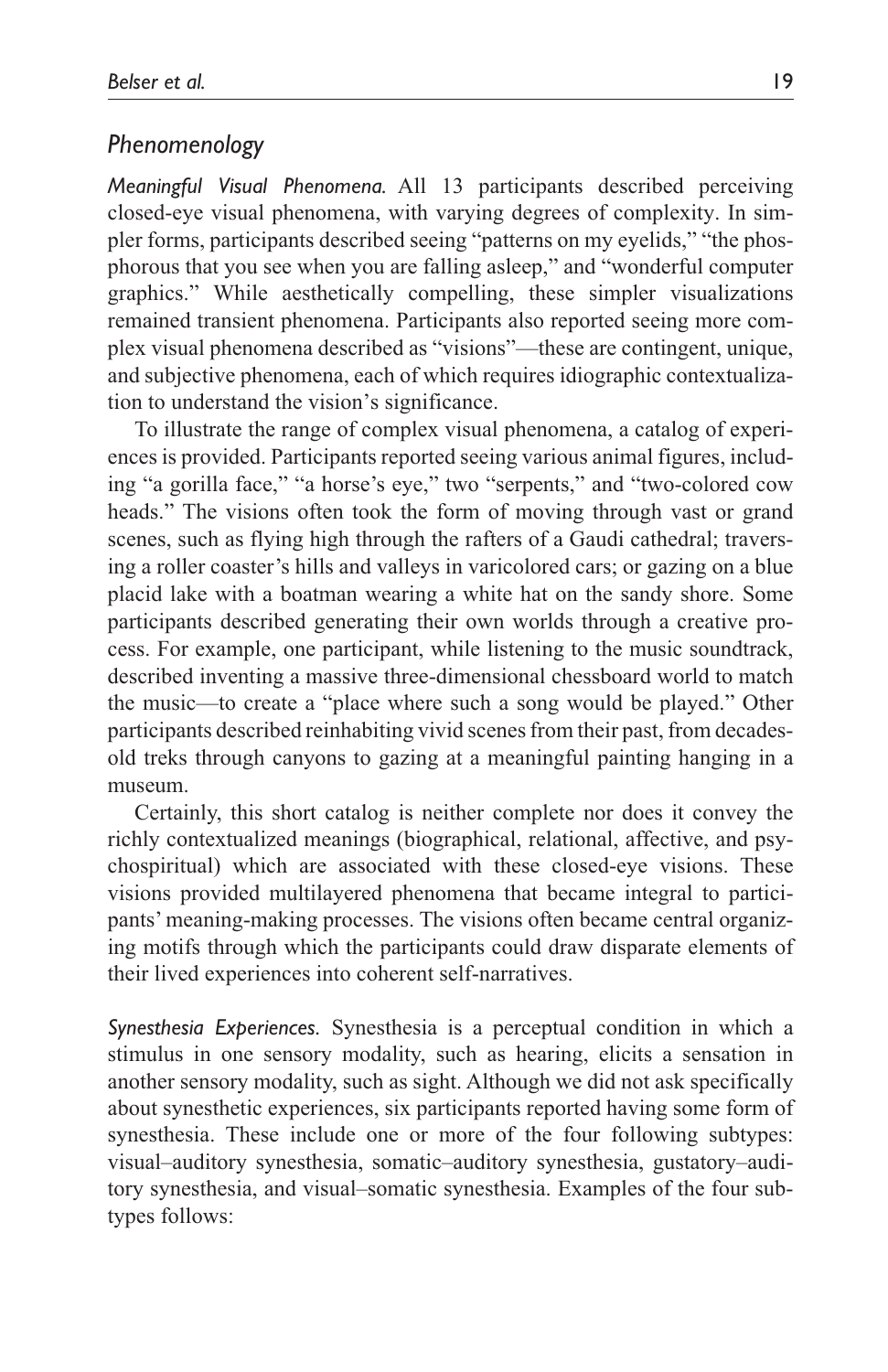### (1) *Visual–auditory synesthesia*

I see every note, every sound and it was mostly like in three major primary colors blue, green, and red most of the time and it was three dimensional . . . almost like flax in the wind but ah almost maybe like northern lights.

I could see music . . . I don't remember what it looked like, and I was thinking I gotta remember what this looks like because it's so beautiful, and the music was wonderful because it anchors you and yet it propels you.

#### (2) *Somatic–auditory synesthesia*

my entire body was musical instrument for every sound, which was coming through my head, and it eviscerated from top to bottom . . . I know what a grand piano feels like when it is played.

#### (3) *Gustatory–auditory synesthesia*

I started tasting music . . . some of Indian instruments have very sharp cords, those felt metallic in my mouth.

#### (4) *Visual–somatic synesthesia*

[one participant described simultaneously seeing a cloud and feeling] "the dampness of the cloud" [against her arms; later, she described seeing a yellow sun and feeling the] "heat of that yellow" [on her body].

# *Role of Music as Conveyor of Experience*

A playlist of prerecorded music was played during the participants' psilocybin session. The musical selections and the order of the playlist had been arranged by study staff to complement the arc of intensity of the effects of psilocybin. All 13 participants described how the music that was played during their psilocybin session took on a central role in their phenomenal experience. Participants described the music as a conduit, vehicle, or carrier of their experience. For example, one participant remarked,

that music was really how everything was conveyed to me, it all came through the music . . . like everything that I experienced did not really happen in the English language, it kind of happened through the music, like the music was the conduit for this experience to happen.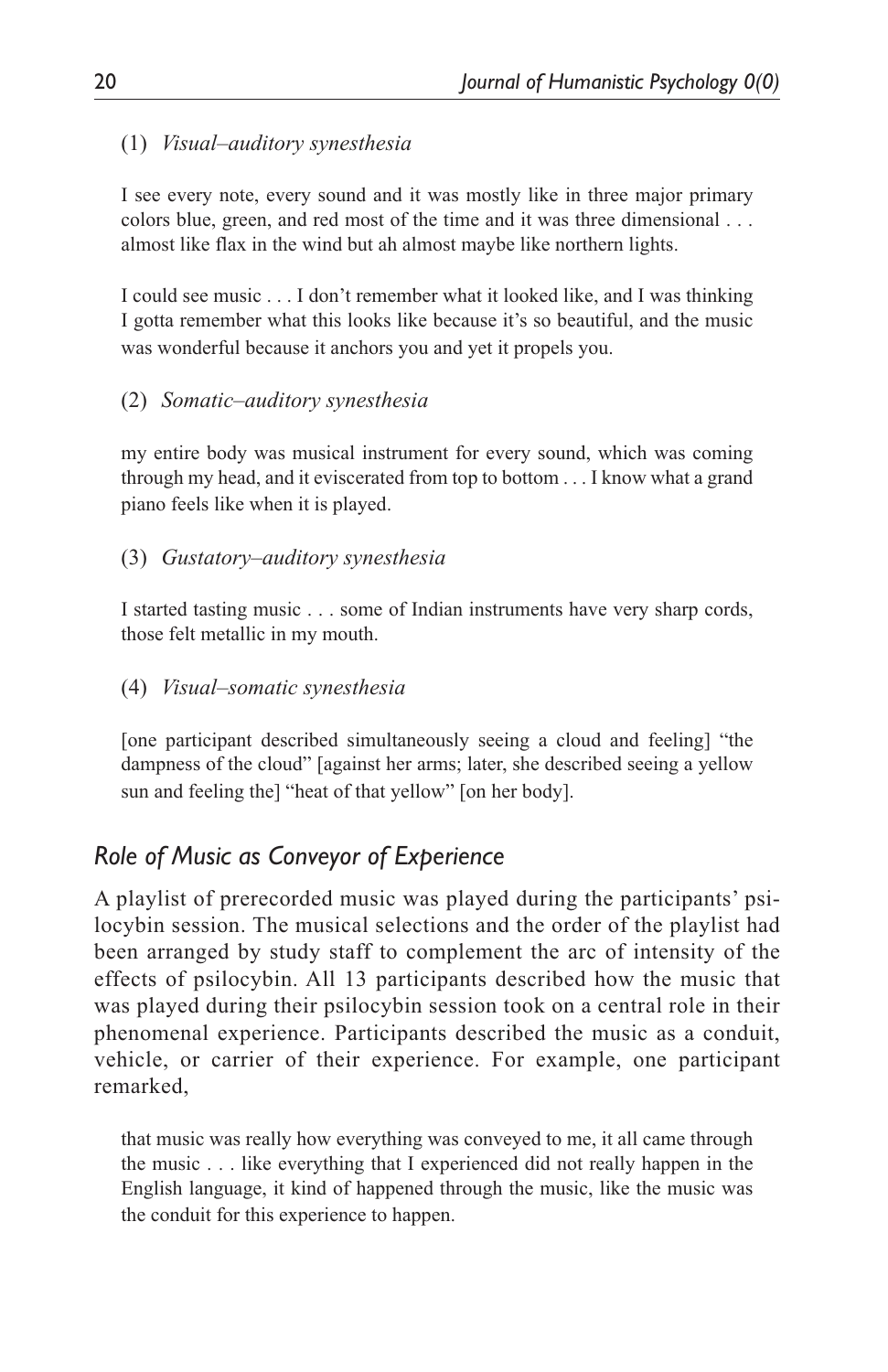Other participants said that they were "really living in the music," or that their experience matched "the rhythms within the music, ebbing and flowing." The music was sometimes described as a transformative substrate of the experience. For example, one participant concluded: "the music was the single thing that really transformed this from a hospital room or whatever it is into an experience that was rich for this kind of exploration."

Although all the participants described the centrality of music in their experiences, five participants described a deeper, more significant experience of the music as an agentic guide or ally that helped them navigate through difficult experiences. These participants talked about the music as if it had some agency: "The music was fantastic, actually—the music that they had. I remember at one point, I thought, 'It's not the drug doing this—it's the music.' The music felt like it was what was making things happen." These participants recounted working with the music as a "guide" or a "coauthor" of their experiences. One participant, Caleb, marveled at his experience of "one great musical journey following another." He understood the music as a sort of guide, each track providing "another turn in the road." Caleb began to hear the music as an ally, stating, "I almost worked *with* the music, like the music felt like an *ally*." Similarly, another participant described acting as the "coauthor" of "almost each and every sound."

Four participants similarly described experiences in which their sense of selfhood melded with the music being played. Allison commented,

I felt that I was part of the music and I was in the music, it was me. It was it just me listening to music. I was the music. I was the drum, or the flute, or the violin, and I was really part of that.

Of her experience, Augusta recalled: "Music is sort of like going in your ears but it's inside, and it's outside, and you can't tell the difference."

### *Lasting Impact*

*Revised Life Priorities.* All study participants reported experiencing benefits related to their lifestyle and quality of life after the treatment sessions. Some of the participants expressed coming to honor a different side of themselves, a more still, emotional, or spiritual side that involved connecting to the simplicity of the present moment:

The percentage of my life that I am able to be present in just a moment has increased dramatically, and it's really just been restored from almost nonexistent to often existent . . . it is unique and monumental in a way.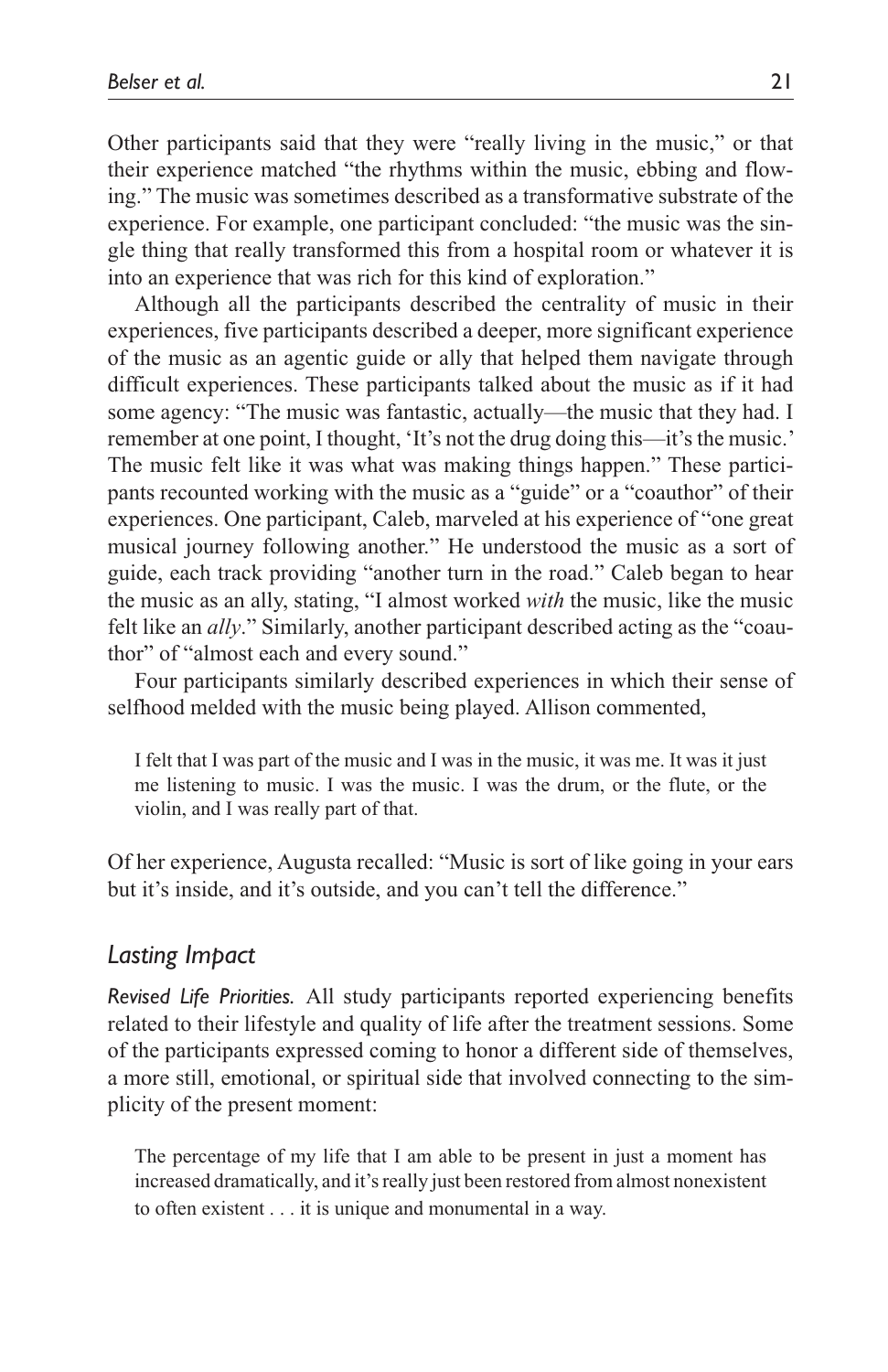Participants described a shift in their life priorities away from the busy demands of modern work life, to find a deeper or more authentic mode of existence: "It has made me more aware that: I cannot just live for material stuff and success." These participants came to "remember" during their psilocybin session what to them was most important about life: "It felt whole and complete and at peace. . . . We forget what's really important; we get carried away with work and making our money and paying our bills, and this is just not what life is about." Participants were compelled to reorient their lives afterward in a way that continued to connect them to a similar place and nourish that part of themselves. Augusta said:

I feel like a whole bunch of crap has been dumped off the surface. This stuff that made my world shut down so much and made me look at the ground and watch the clock numbers clicking by. There's life and so many things going on, just watching that tree over there blowing in the breeze, seeing people in the street, and all the different people in vehicles rushing by! I just feel good about being alive. . . . It's always there; we just don't notice, and I'm trying to notice and not forget that I can see it at any time. I can hear it any time. It's like waking up in the most profound way, that this is really what life is, it's really like this. We're just not noticing.

Here, Augusta shares how participating in the study has helped her "wake up in the most profound way." She also reported better practical outcomes, like feeling less alone, having less "tunnel vision" and feeling more confident.

*Lasting Changes to Sense of Identity.* Similar to providing a shift toward what is most meaningful in life, some participants reported that the psilocybin experience afforded them greater confidence to put up boundaries against various stressors in their life and the ability to overcome barriers that were impeding life goals, allowing a greater sense of peace and freedom. When one participant was asked, in what ways you feel the study has affected your life since undergoing the sessions, she replied:

Just tremendously, tremendously. I am so much more able to do things that I wanted to do, and didn't feel I could, something always holding me back . . . I really want to enjoy every minute. I want to enjoy being alive, and I knew that before the study, but afterwards I became able to do it much more often. I have found ways to make that happen.

This participant, who struggled with emotional/compulsive eating following her cancer diagnosis, reported gaining confidence to commit to dietary goals and a YMCA membership, losing 30 pounds as a result, an outcome she attributed directly to her psilocybin session.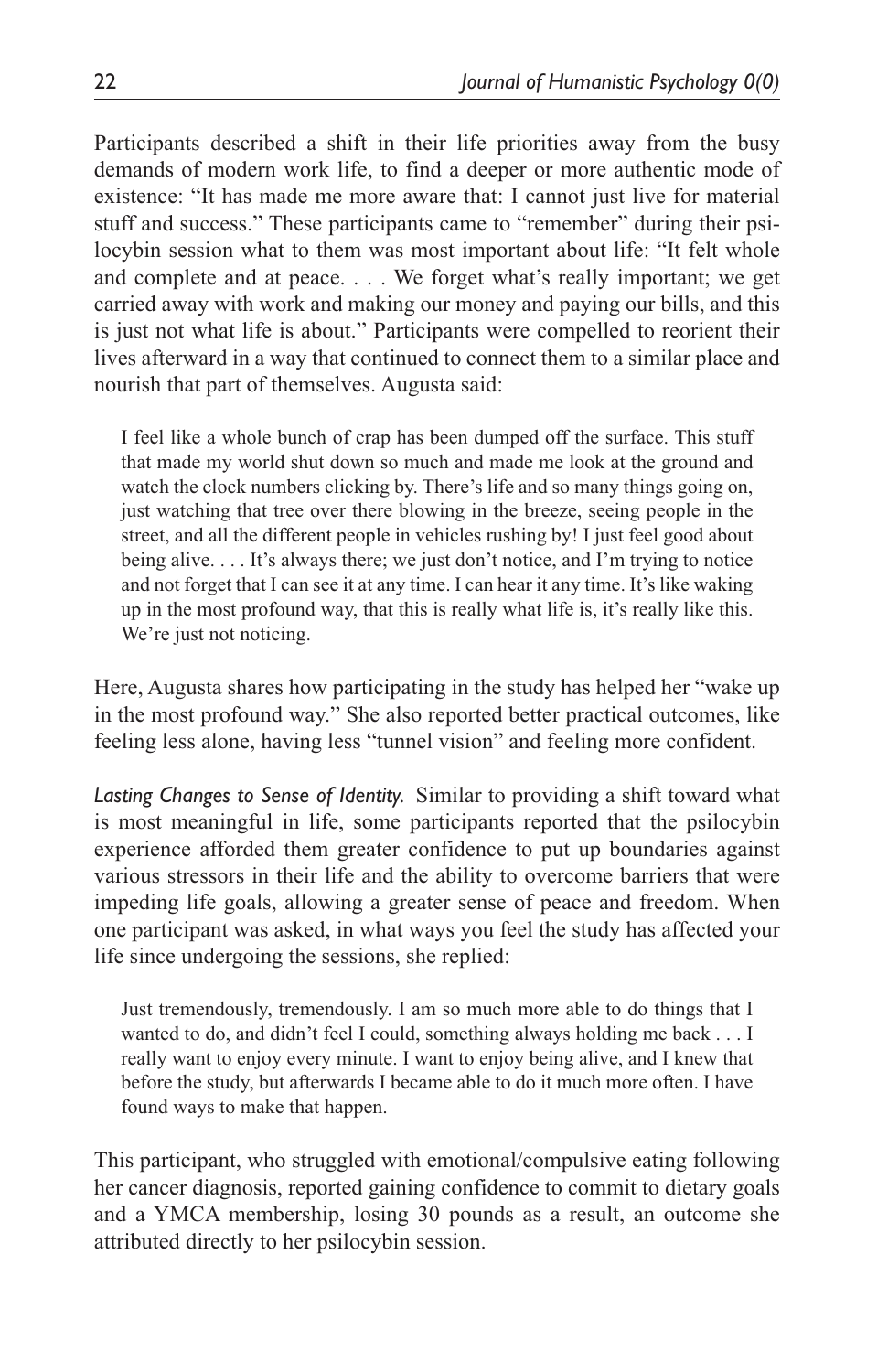Some participants described the sense of empowerment lasting well after their psilocybin experience: "I am so much more able to do things that I wanted do, and didn't feel I could, um something always holding me back." Participants described other ways in which they connected to a new sense of themselves as a result of the treatment. One participant concluded that after her treatment, "for me everything has changed . . . I feel more contented and happy about my place in the world in all the things I'm doing," adding, "I've really connected with a spiritual side in myself." Another participant attested to feeling a new kind of "resonance" with herself: "I feel more in touch with who I really am—my real self, myself that's connected to everyone and everything." One participant stated, "I kind of felt reborn in a way . . . I do feel different. And I think that's kind of what the next part of the process is, to figure out what that means."

*Integration: Continued Struggle.* Three participants continued to struggle with the integration of their experiences after the study concluded. They report that their lives have not been made miraculously easy or perfect. One reported ambiguity regarding his experience, saying, "I still have to work on my problems myself . . . [the psilocybin experience] confirms certain thoughts and hopes, ah, about who we are. Who I am. What's important to me." Another participant reported persisting anxiety: "I still worry. It's not like life is so perfect now, but it's better. It's just better . . . I just don't think that I feel as sad as I used to feel." A third participant reported prolonged difficulty following her session, which required intensive support in integration psychotherapy sessions with her therapists to process a childhood trauma. Of these three participants who continued to struggle to integrate their experiences, all three reported that they would repeat the psilocybin dosage session.

### *Desire to Repeat Psilocybin Experience*

Study participants were only granted a single psilocybin administration session. When asked if, given an opportunity, they would repeat the experience, 12 of the 13 participants reported that they would do so. The responses were overwhelmingly positive: "I would definitely go through another experience, fully knowing that it might be equally as much of a struggle and a battle." Another replied, "Yes. Absolutely. I would do it in a heartbeat." In addition, one participant reported, "there are certain things I know now, I would, I would kind of stop wondering around and would go through the particular experience and explore them more." What he described is typical, as seven of the participants described a feeling that had they been familiar with the terrain of the psilocybin experience, they might have been able to go further with the experience. Other participants cited this phenomenon as an argument for repeat dosage sessions.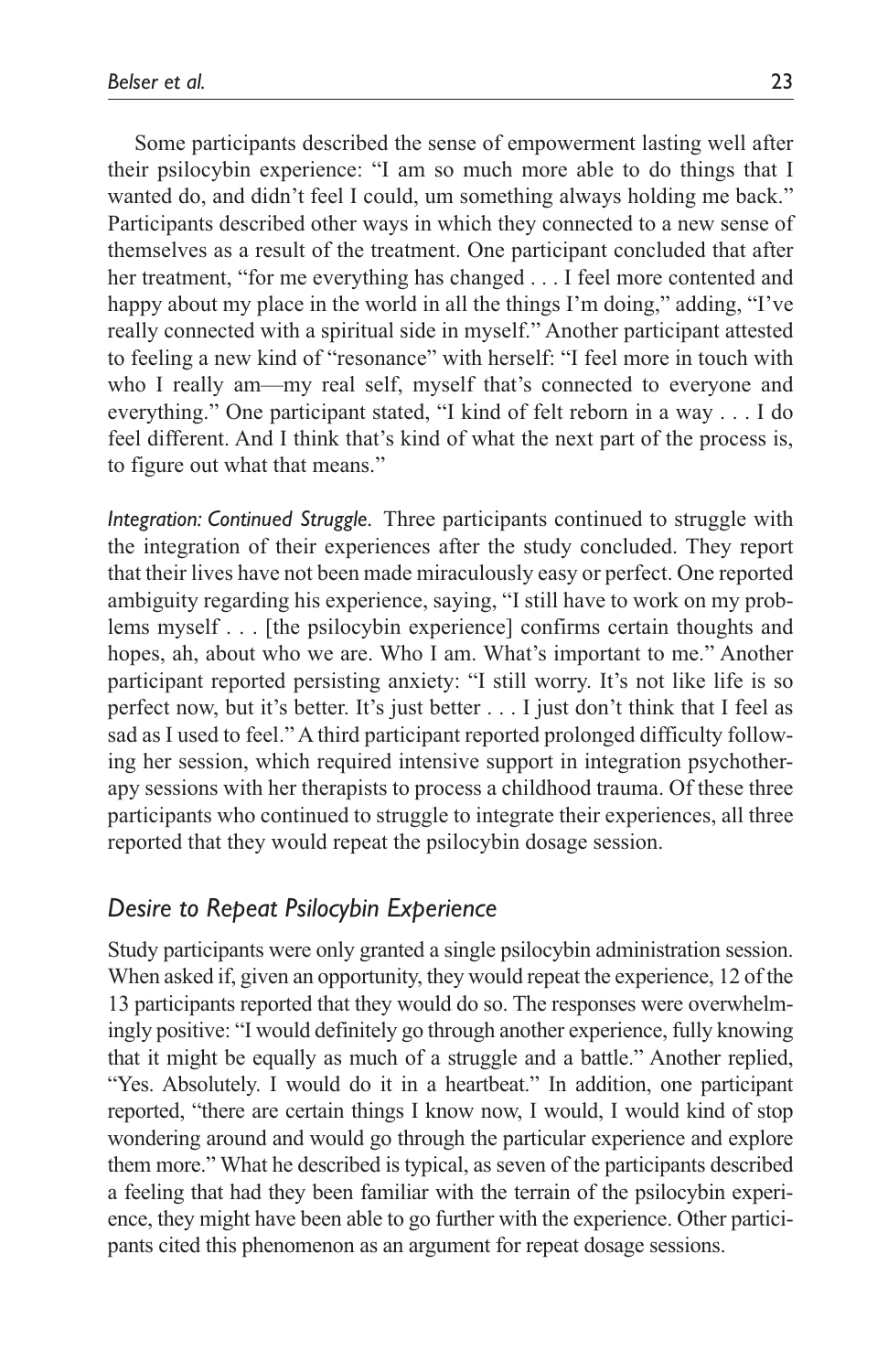Four participants stated that a given period of time would be optimal before repeating the psilocybin experience. One participant said, "I'd do it again, but not anytime soon," a sentiment echoed by another participant, who said, "I wish I could do it twice, not necessarily today or tomorrow but maybe sometime in the future." One participant thought a year would be an ideal period of time. Only one participant, Adam, who at 21 years old was the youngest participant in the study, was not eager to repeat the dosing session, owing to the challenging nature of his experience. He suggests psilocybin is vastly different from fun "party drugs" and that he would not repeat the experience given the amount of psychological "work" involved in processing the vast amounts of information he learned about himself:

It is not fun, that is the thing. It is a hard experience; it is a very rich experience. You have a lot of things to learn from it, but how much fun is learning, you know? It is not that fun especially when you have to face some hard things . . . you start putting everything together, and at the end you are a better person because you know more. You know, but the experience itself is not fun, it is a hard experience. It is like studying. It's like going to school. It's hard, you know?

# **Discussion**

Psilocybin-assisted psychotherapy is a promising combination intervention for the treatment of psychological distress, psychiatric conditions, and "the betterment of well people" (Bob Jesse, cited in Pollan, 2015). Despite the resurgence in research using psilocybin in recent years, the psychological mechanisms of action involved in psilocybin-assisted psychotherapy are not yet well understood. Current theory regarding psychotherapeutic and pharmacotherapeutic mechanisms of action posits that the occasion of a mystical experience is the primary mediating factor leading to positive treatment outcomes. While the construct of a "complete mystical experience," for example, as defined by exceeding a cutoff score on the Pahnke–Richards Mystical Experience Questionnaire (Griffiths et al., 2006) has been shown to be one mediator of positive outcomes in randomized controlled trials (Bogenschutz et al., 2015; Griffiths et al., 2008; MacLean et al., 2011), the findings of this study suggest a more complex topography. It is conceivable that a single mediating factor is insufficient to account for multilevel phenomena that carry cognitive, emotional, behavioral, psychodynamic, spiritual, existential, and/or experiential components of significance.

The current study appears to be the first qualitative study of participant experiences in psilocybin-assisted psychotherapy. The findings of this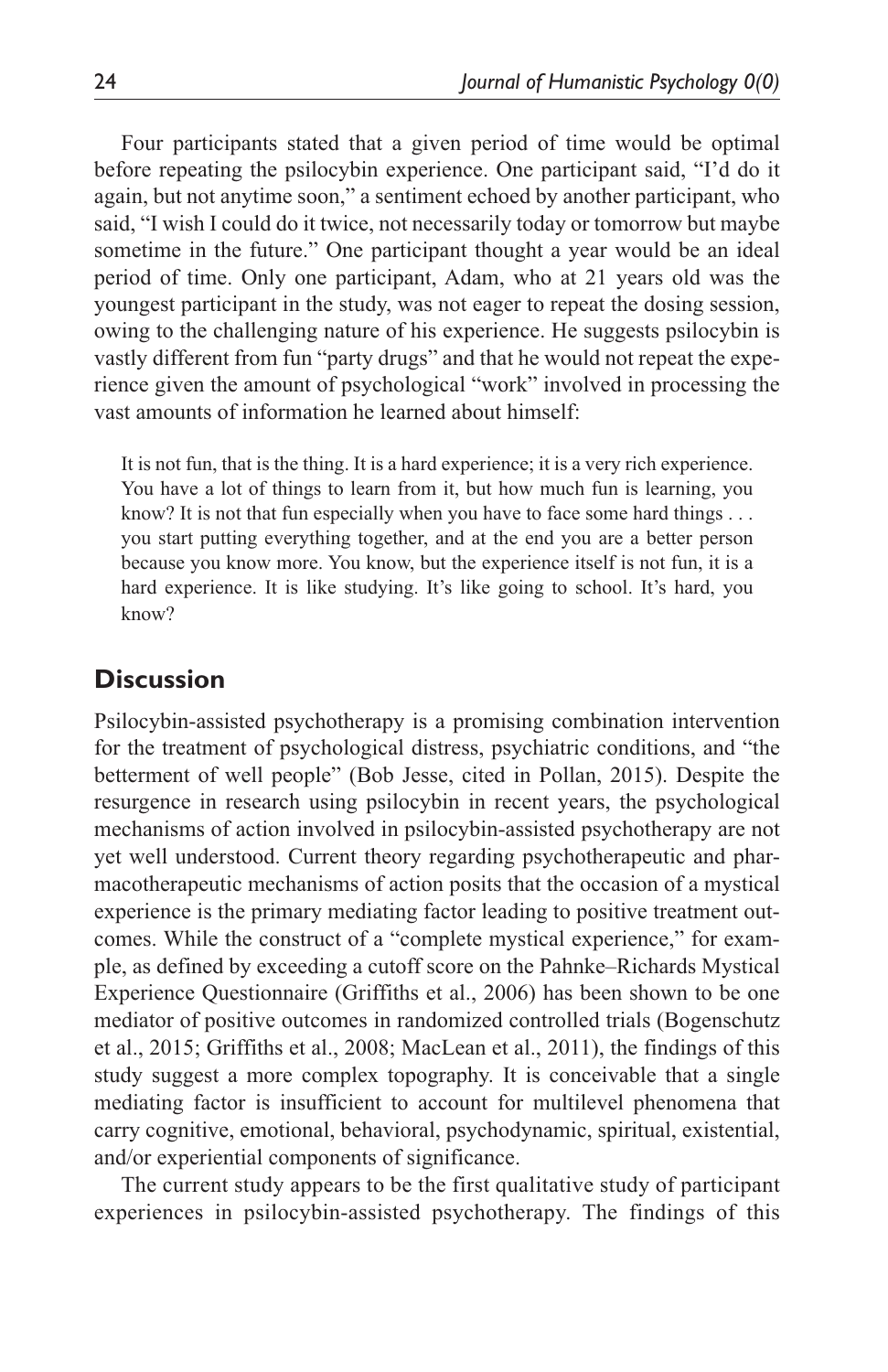study suggest that there are important relational, bodily, affective, and other aspects of participant experiences that may play critical roles. First, participants universally described deeply meaningful attachments to important family members and significant others. Relationships were woven throughout participant narratives, with themes of forgiveness of others, loved ones as spirit guides, the importance of narrating one's experience with loved ones, and improved relationships posttreatment. In this way, the psilocybin experience may be conceived as relationally embedded. In many ways, this is unsurprising, given the important contributions of attachment theory (Ainsworth, Blehar, Waters, & Wall, 2014; Bowlby, 1980, 2005), relational theory (Mitchell, 1988; Wachtel, 2010), and interpersonal theory (Sullivan, 2013) to human development, which have yet to be thoroughly integrated into psychedelic research paradigms. Nearly all participants reported having an experience of love and joy, though these exalted experiences arose primarily through a specific human relationship with another person, whether it was a parent, child, or partner. As Anais Nin (1971) once wrote, "The personal, if it is deep enough, becomes universal, mythical, symbolic" (p. 153). These findings indicate that a relational theoretical framework may have utility in assessing the importance of transformed interpersonal and intrapsychic configurations occasioned by psilocybin-assisted psychotherapy.

Second, the findings of the current study also suggest that embodiment, and especially alterations or transfigurations of normally felt embodied states, is a critical feature of participant experiences. Although participants did describe discarnate phenomena, some of the most compelling accounts spoke of bodily ejections of cancer and visions of accepting their bodies. Participants described enhanced interoceptive awareness, somatic synesthetic experiences, and alterations to their sense of self as embodied beings. Despite a trend toward embodiment as a broad interpretative framework in the social and behavioral sciences (Csordas, 1994; Gibbs, 2005; Niedenthal, Barsalou, Winkielman, Krauth-Gruber, & Ric, 2005), subjectively experienced body states are not currently being assessed in clinical trials with psilocybin-assisted psychotherapy.

Third, slightly more than half of participants recounted acute reactions of fear, confusion, panic, or paranoia during the psilocybin dosage session. These were transient processes, and no serious adverse events attributable to the study treatment occurred during the course of this trial. The findings presented here suggest that transient periods of distress, even intense experiences of fear and panic, can be well tolerated by study participants in a supportive therapeutic milieu. The development of a trusting therapeutic alliance between the participant and the study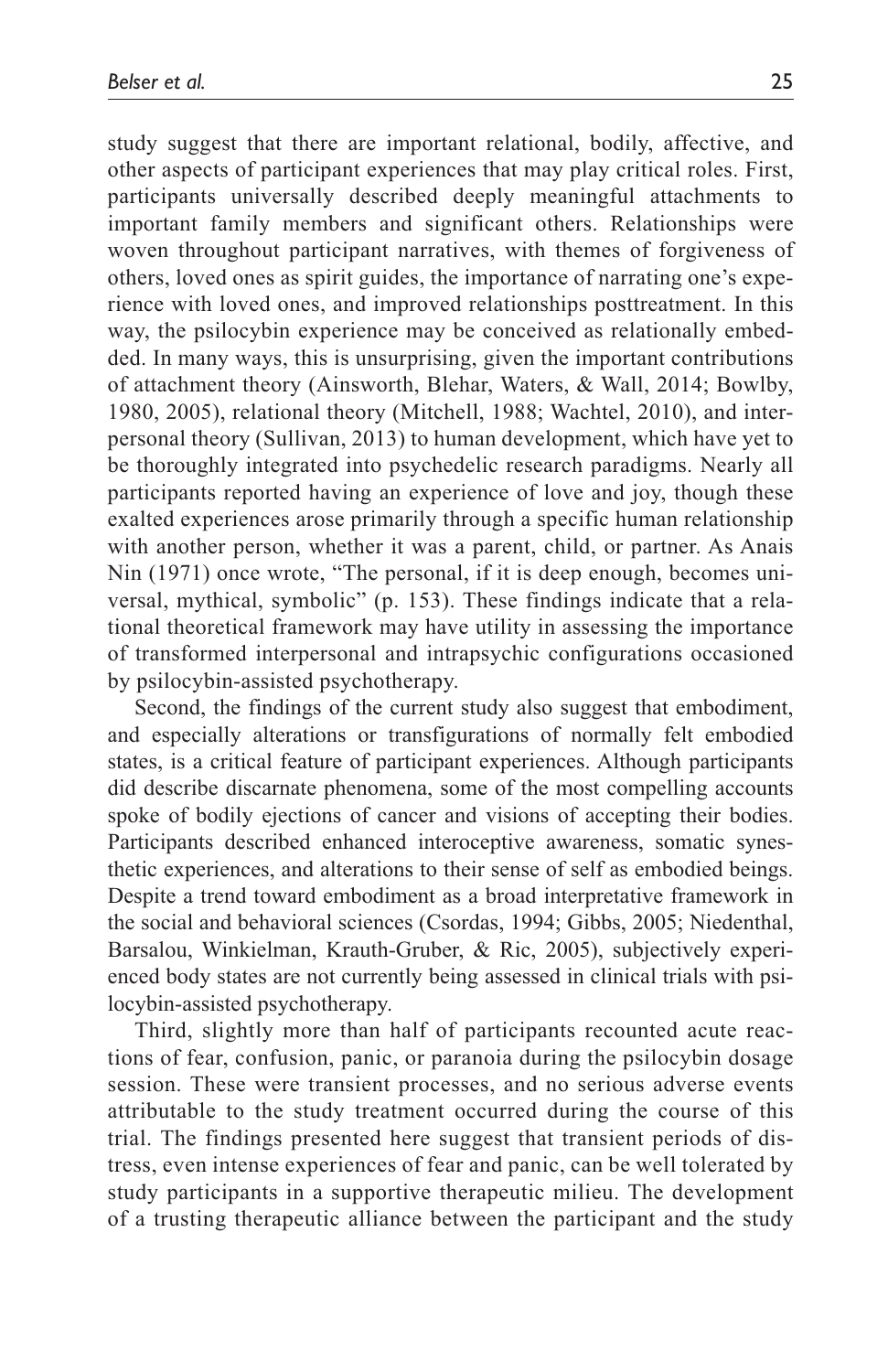therapists before the psilocybin administration session, followed by adequate integration psychotherapy sessions afterward, provides a crucial supportive context. While a straightforward review may deem experiences of transient psychological distress as undesirable side effects, both participants and the research team came to understand these difficult experiences as part of a necessary and ultimately beneficial process. In the midst of fear and dysphoria, participants described how they came to surrender or "let go," leading from a defensive posture of emotional or psychological resistance to an accepting posture characterized by feelings of relief, wholeness, freedom, and affirmation. Through a collaborative interpretative process, our research team generated a variety of ways of labeling these transient phenomena, including the following: the shadow, the difficult struggle, the dark night of the soul, wrathful guardians of the gates of the mandala, ego death, heaven and hell, and existential collapse. Each offered certain advantages but also brought with them unwanted baggage from the psychological, theological, and psychedelic traditions from which they were borrowed. Such periods of transient distress may serve as a necessary "turning point" in an unfolding process, as feelings of fear, panic, and anxiety transmute into feelings of love, joy, and forgiveness.

Fourth, these findings indicate that psilocybin occasions a rich and complex range of human emotions. Participants described powerful and healing catharses suggesting an emotional trajectory. Participant affects have either not been assessed formally in clinical trials of psilocybinassisted psychotherapy, or the range of assessment is limited, as with the use of visual analogue scales assessing feelings of fear, paranoia, and joy (Turton et al., 2014). Our findings suggest that participants may emerge from this treatment having experienced profound emotional depths and expanded affective boundaries. Future research may evaluate cathartic release and the depth and breadth of affect states occasioned during psilocybin-assisted psychotherapy.

Fifth, participant accounts reveal a colorful, even fantastical range of complex closed-eye visual phenomena. These visions are ideographically instantiated within subjective processes. These complex visualizations are not merely interesting scenes painted on the proscenium curtain of the theater of the mind. Rather, among study participants, these visions served as principle organizing motifs of subjective experience with multifold vectors (e.g., audiovisual, relational, autobiographical, spiritual, epistemological, ontological). Such visions were often deeply coded with layers of meaning by participants.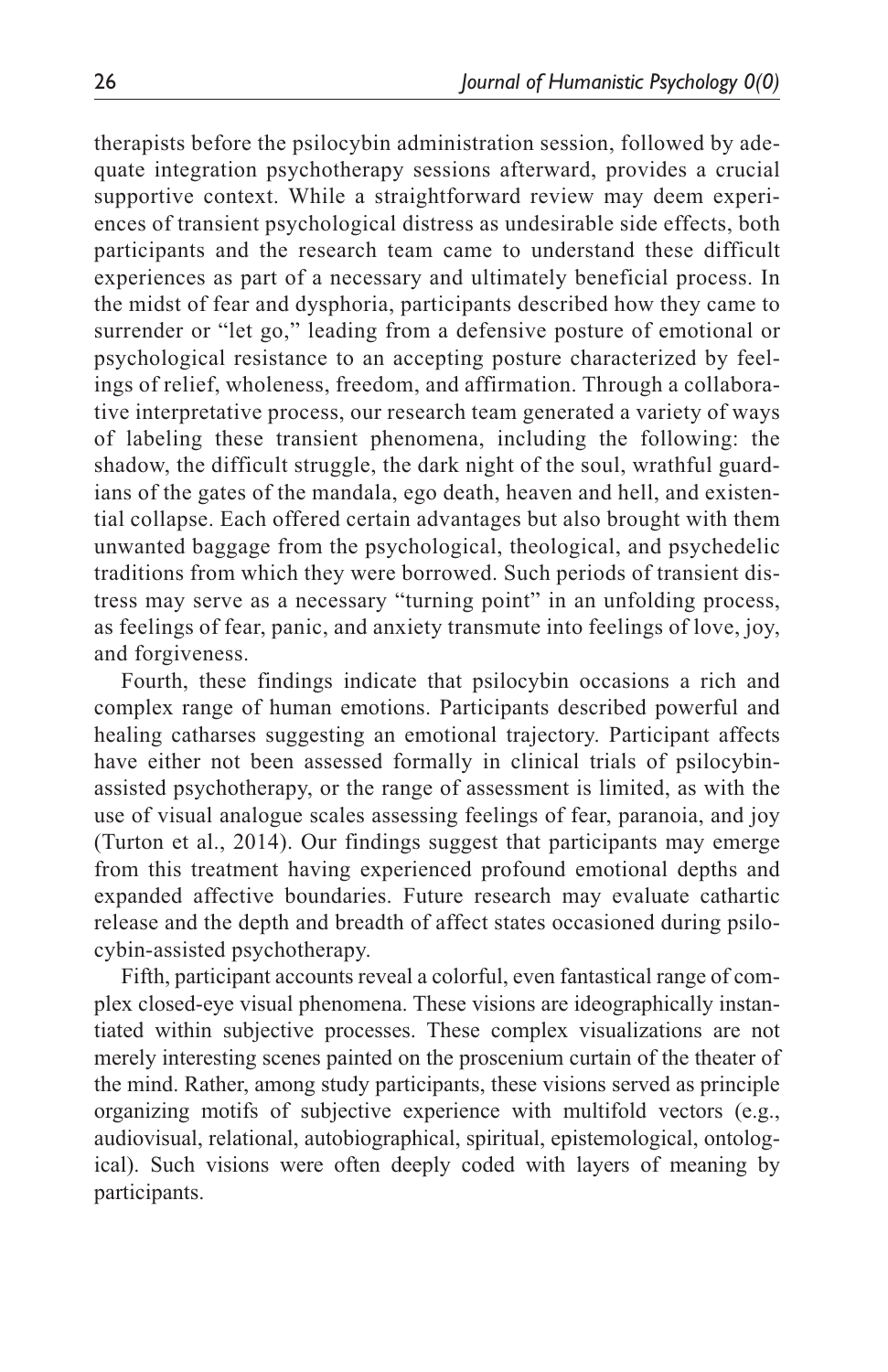Sixth, study participants described lasting impacts to their quality of life, life priorities, and their sense of identity. During their psilocybin experiences, many participants "remembered" aspects of themselves that had been forgotten. They recovered a sense of what is most important and vital in their lives, such as being present in the moment or being kind to other people. Participants described feeling "reborn," more expansive, more confident, more connected, and more alive. They described a feeling of empowerment and being "unstuck," with resulting healthier behaviors. As two participants reported significant weight loss, future research regarding the efficacy of psilocybinassisted psychotherapy as an intervention for obesity and eating disorders may be warranted.

A number of limitations to this study should be noted. The interview guide focused primarily on the participant experiences during the psilocybin dosage session rather than the preparatory and integration psychotherapy sessions, which we see as essential components. The timing of the interview poses certain concerns, as approximately half the sample were interviewed within 1 week following their second psilocybin dosage session, which allowed little time to review lasting impacts of their experiences but afforded at least one integration psychotherapy session to help consolidate memory and meaning. Conversely, as eight participants were interviewed at approximately 1-year follow-up, the clarity of their recall regarding specific phenomenal experiences a year earlier may have been subject to distortion or clouding. Additionally, the current analysis does not formally address participant–therapist interactions or the nature of therapeutic action as experienced by the patients nor does it address the variety of experiences related to cancer, death, and spirituality reported by this cohort of cancer patients, which is documented in a subsequent article (Swift et al., in press).

This is perhaps the first qualitative study to explore the subjective inner texture of participant experiences of psilocybin-assisted psychotherapy. The findings of the study support the conclusion that psilocybinassisted psychotherapy is well accepted by participants and constitutes a promising intervention for the treatment of existential and psychological distress provoked by a cancer diagnosis. An IPA revealed a complex, multilevel set of processes. Participants experience this treatment as relationally embedded, physically embodied, affect laden, deeply meaningful, and biographically instantiated, with lasting impacts to their experience of themselves and the world. Future research is warranted to attend to these and other possible mediating factors in the design of clinical trials to better articulate psychological mechanisms of action and maximize therapeutic benefit.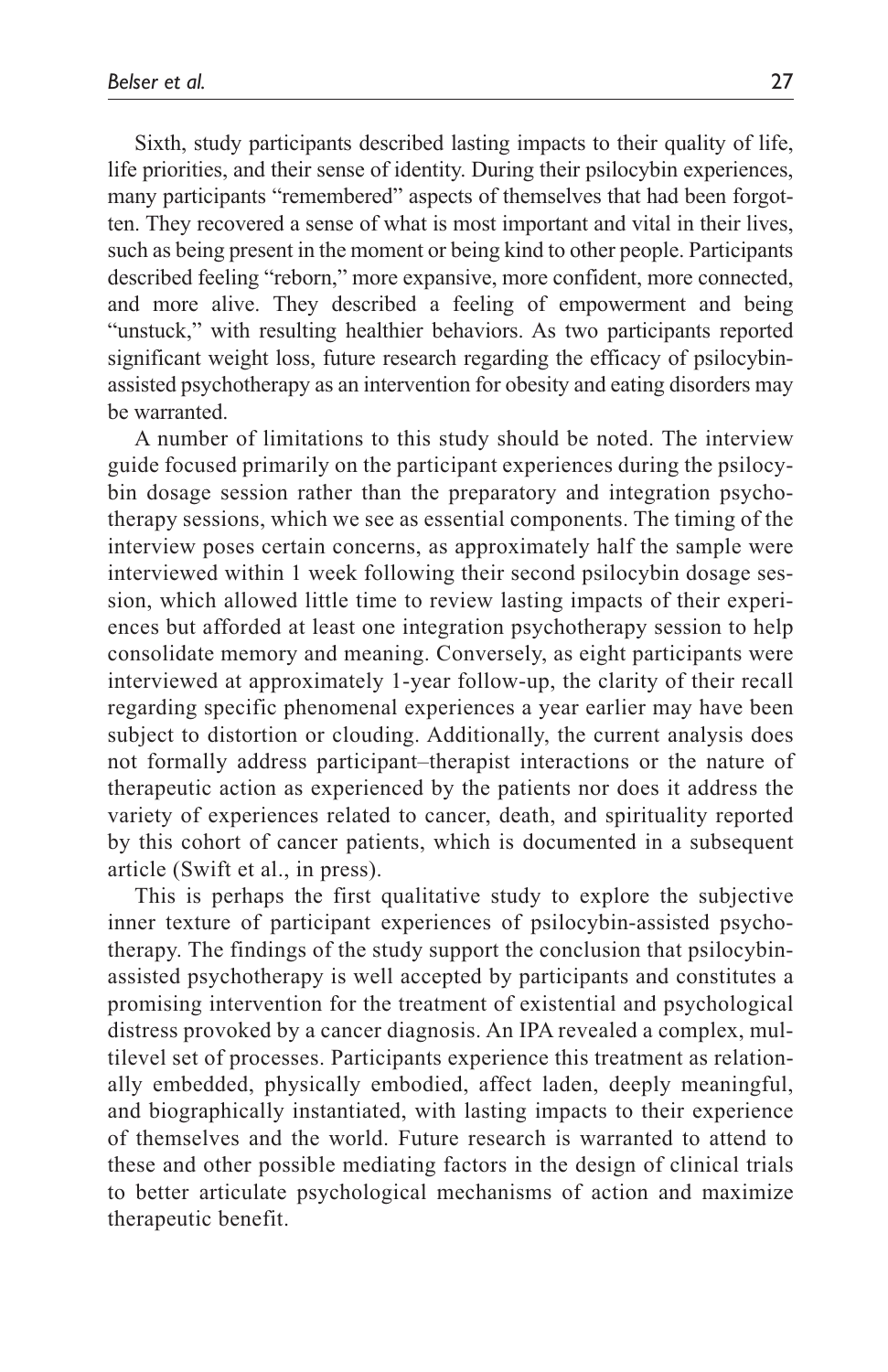# **Appendix**

Questions Included in the Semistructured Interview Guide.

*Presession*

How did you come to participate in the study?

What were your expectations?

What were you hoping for or looking for?

*The treatment session*

As a participant in this study, you have now participated in two treatment sessions. According to your best guess, do you think you received the psilocybin medication in the first or the second treatment session?

For the following questions, please consider the treatment session in which you believe you received the psilocybin medication.

Can you describe in detail your experiences during this treatment session?

What perceptual changes did you experience (see, feel, hear)?

What internal changes did you experience?

What insights or new understandings did you gain?

What emotions arose during your experiences?

What memories arose during your experience?

How would you describe your experiences after the session ended and later that evening?

*Postsession questions*

In what ways do you feel the study has affected your life since the sessions?

- In what ways has do you feel your participation in the study has changed your anxiety level?
- How has the experience changed your perception of or attitude toward the cancer?

In your experience, how do you think the substance works to create such changes?

*Other questions*

Two study therapists were with you in the room during the treatment sessions. What was your experience of the therapists and how did they affect your session?

Is there anything you wish had been different?

If given an opportunity, would you repeat the experience?

Is there anything else that you would like to share?

### **Declaration of Conflicting Interests**

The author(s) declared the following potential conflicts of interest with respect to the research, authorship, and/or publication of this article: T. Cody Swift is a board member of the RiverStyx Foundation, which has made grants to the Heffter Research Foundation.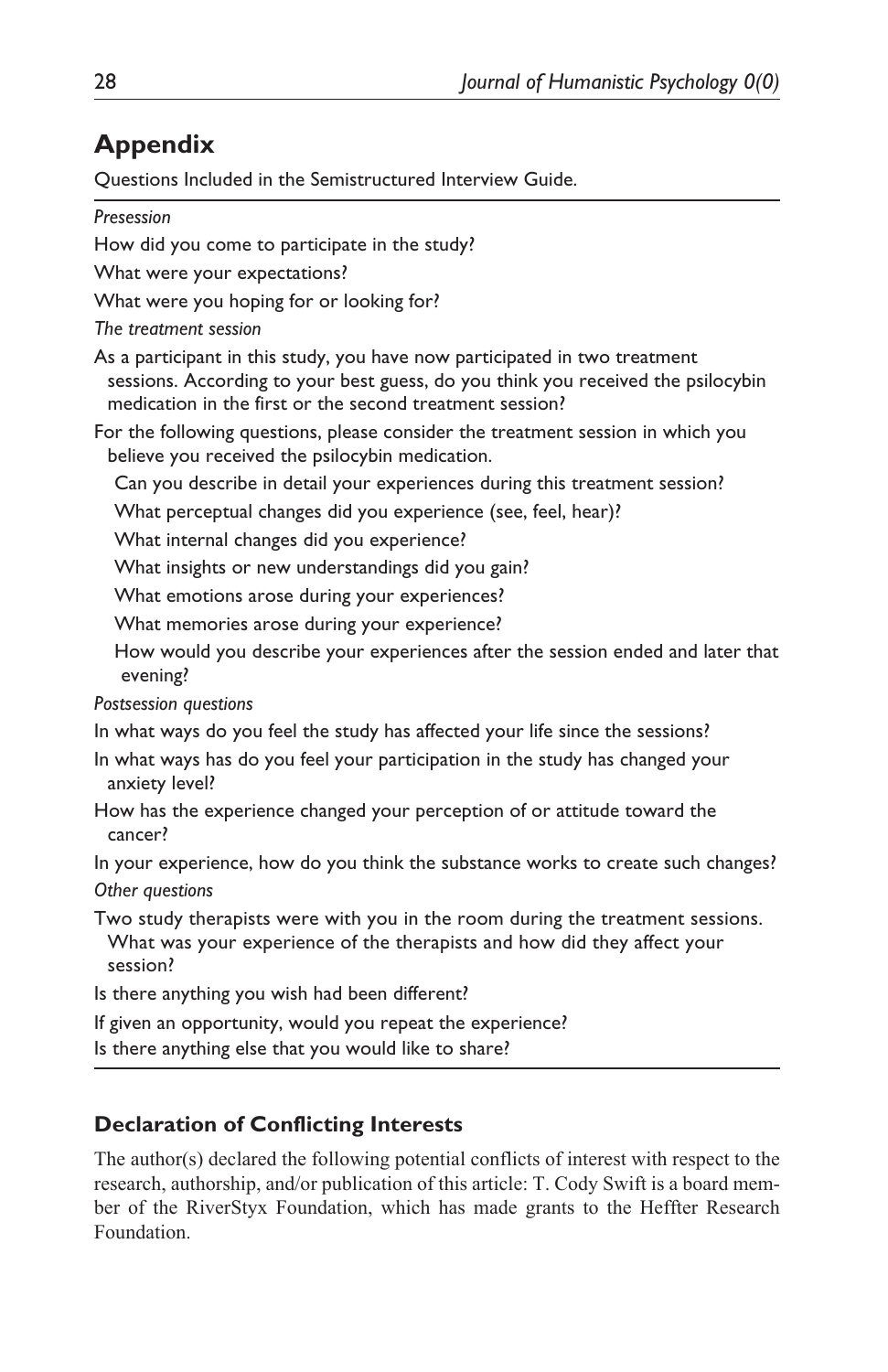#### **Funding**

The author(s) disclosed receipt of the following financial support for the research, authorship, and/or publication of this article: This research was supported in part by grants from the Heffter Research Institute.

#### **References**

- Addy, P. H., Garcia-Romeu, A., Metzger, M., & Wade, J. (2015). The subjective experience of acute, experimentally-induced Salvia divinorum inebriation. *Journal of Psychopharmacology*, *29*, 426-435.
- Ainsworth, M. D. S., Blehar, M. C., Waters, E., & Wall, S. (2014). *Patterns of attachment: A psychological study of the strange situation*. New York, NY: Psychology Press.
- Allen, J. W., & Arthur, J. (2005). Ethnomycology and distribution of the psilocybian mushrooms. In R. Metzner (Ed.), *Sacred mushroom of visions: Teonanacatl: A sourcebook on the psilocybin mushroom* (pp. 49-68). Rochester, VT: Inner Traditions/Bear.
- Beck, J., & Rosenbaum, M. (1994). *Pursuit of ecstasy: The MDMA experience*. Albany: SUNY Press.
- Bersani, F. S., Corazza, O., Albano, G., Valeriani, G., Santacroce, R., Posocco, F. B. M., . . . Schifano, F. (2014). 25C-NBOMe: Preliminary data on pharmacology, psychoactive effects, and toxicity of a new potent and dangerous hallucinogenic drug. *BioMed Research International, 2014*. doi:10.1155/2014/734749

Bogenschutz, M. P., Forcehimes, A. A., Pommy, J. A., Wilcox, C. E., Barbosa, P. C. R., & Strassman, R. J. (2015). Psilocybin-assisted treatment for alcohol dependence: A proof-of-concept study. *Journal of Psychopharmacology*, *29*, 289-299.

- Bowlby, J. (1980). *Attachment and loss* (Vol. 3). New York, NY: Basic Books.
- Bowlby, J. (2005). *A secure base: Clinical applications of attachment theory*. New York, NY: Taylor & Francis.
- Carhart-Harris, R. L., Bolstridge, M., Rucker, J., Day, C. M., Erritzoe, D., Kaelen, M., . . . Taylor, D. (2016). Psilocybin with psychological support for treatment-resistant depression: An open-label feasibility study. *Lancet Psychiatry*, *3*, 619-627.
- Comis, M. A., & Noto, A. R. (2012). Reasons for not using ecstasy: A qualitative study of non-users, ex-light users and ex-moderate users. *BMC Public Health*, *12*(1), 353. doi:10.1186/1471-2458-12-353
- Csordas, T. J. (1994). *Embodiment and experience: The existential ground of culture and self* (Vol. 2). Cambridge, England: Cambridge University Press.
- First, M. B. (2005). *Structured clinical interview for DSM-IV-TR Axis I disorders: Patient edition*. New York, NY: Biometrics Research Department, Columbia University.
- Friedman, H. (2006). The renewal of psychedelic research: Implications for humanistic and transpersonal psychology. *Humanistic Psychologist*, *34*, 39-58.
- Garcia-Romeu, A., Himelstein, S. P., & Kaminker, J. (2015). Self-transcendent experience: A grounded theory study. *Qualitative Research*, *15*, 633-654.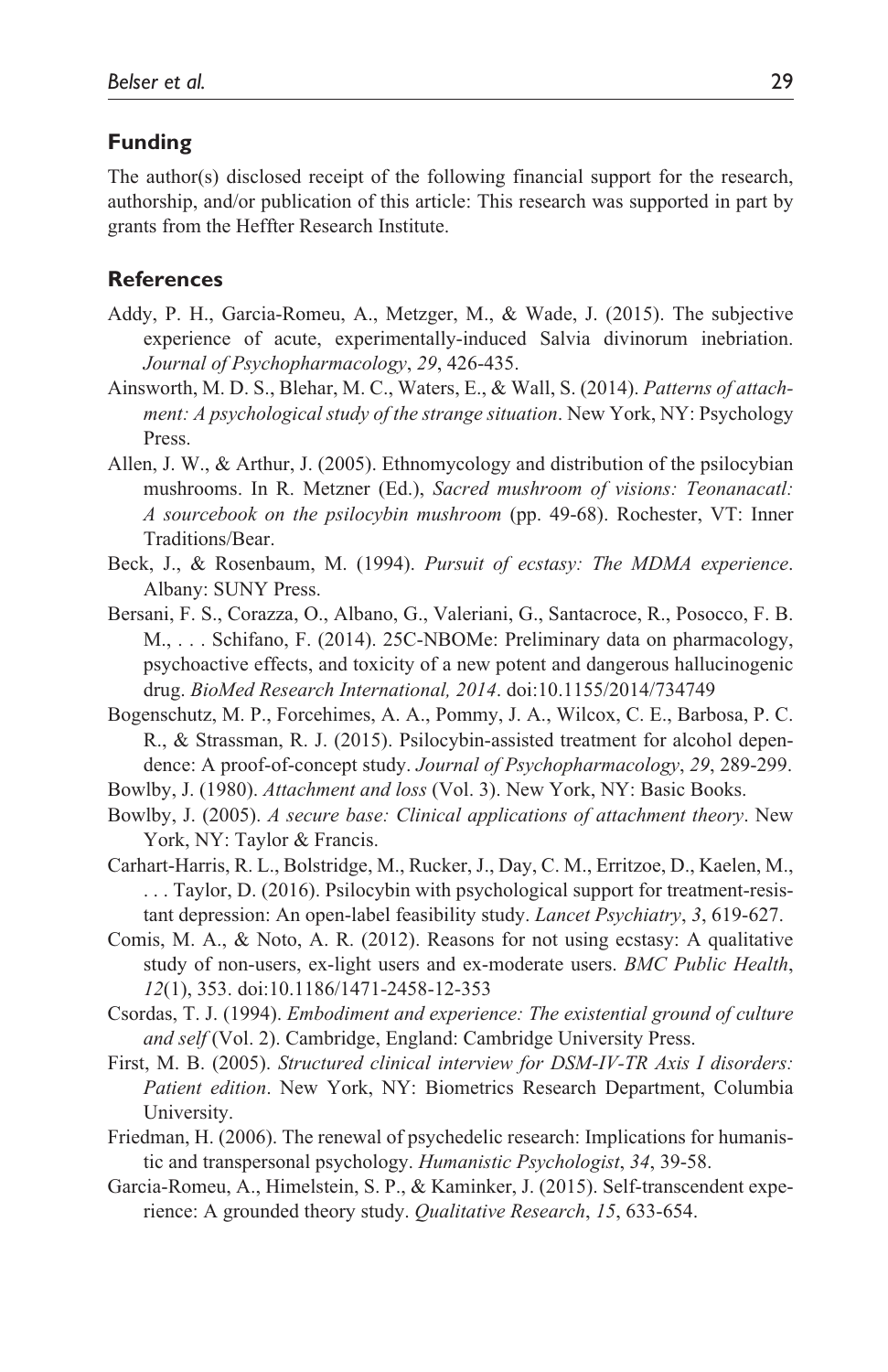- Gasser, P., Kirchner, K., & Passie, T. (2014). LSD-assisted psychotherapy for anxiety associated with a life-threatening disease: A qualitative study of acute and sustained subjective effects. *Journal of Psychopharmacology*, *29*, 57-68. doi:1 0.1177/0269881114555249
- Gibbs, R. W., Jr. (2005). *Embodiment and cognitive science*. Cambridge, England: Cambridge University Press.
- Griffiths, R. R., Johnson, M. W., Carducci, M. A., Umbricht, A., Richards, W. A., Richards, B. D., . . . Klinedinst, M. A. (2016). Psilocybin produces substantial and sustained decreases in depression and anxiety in patients with life-threatening cancer: A randomized double-blind trial. *Journal of Psychopharmacology*, *30*, 1181-1197.
- Griffiths, R. R., Johnson, M. W., Richards, W. A., Richards, B. D., McCann, U., & Jesse, R. (2011). Psilocybin occasioned mystical-type experiences: Immediate and persisting dose-related effects. *Psychopharmacology*, *218*, 649-665.
- Griffiths, R. R., Richards, W. A., Johnson, M. W., McCann, U. D., & Jesse, R. (2008). Mystical-type experiences occasioned by psilocybin mediate the attribution of personal meaning and spiritual significance 14 months later. *Journal of Psychopharmacology*, *22*, 621-632.
- Griffiths, R. R., Richards, W. A., McCann, U., & Jesse, R. (2006). Psilocybin can occasion mystical-type experiences having substantial and sustained personal meaning and spiritual significance. *Psychopharmacology*, *187*, 268-283.
- Grob, C. S., Danforth, A. L., Chopra, G. S., Hagerty, M., McKay, C. R., Halberstadt, A. L., & Greer, G. R. (2011). Pilot study of psilocybin treatment for anxiety in patients with advanced-stage cancer. *Archives of General Psychiatry*, *68*(1), 71-78.
- Hill, C. E., Knox, S., Thompson, B. J., Williams, E. N., Hess, S. A., & Ladany, N. (2005). Consensual qualitative research: An update. *Journal of Counseling Psychology*, *52*, 196-205.
- Miles, M. B., & Huberman, A. M. (1994). *Qualitative data analysis: An expanded sourcebook* (2nd ed.). Thousand Oaks, CA: Sage.
- Kjellgren, A., & Soussan, C. (2011). Heaven and hell: A phenomenological study of recreational use of 4-HO-MET in Sweden. *Journal of Psychoactive Drugs*, *43*, 211-219.
- Loizaga-Velder, A., & Verres, R. (2014). Therapeutic effects of ritual ayahuasca use in the treatment of substance dependence: Qualitative results. *Journal of Psychoactive Drugs*, *46*, 63-72.
- MacLean, K. A., Johnson, M. W., & Griffiths, R. R. (2011). Mystical experiences occasioned by the hallucinogen psilocybin lead to increases in the personality domain of openness. *Journal of Psychopharmacology*, *25*, 1453-1461.
- McAdams, D. (1999). Personal narratives and the life story. In L. Pervin, & O. John (Eds.), *Handbook of personality: Theory and research* (2nd ed., pp. 478-500). New York: Guilford Press.
- Mitchell, S. A. (1988). *Relational concepts in psychoanalysis*. Cambridge, MA: Harvard University Press.
- Muhr, T. (2014). ATLAS.ti (Version 7.5.4) [Computer software]. Berlin, Germany: Scientific Software Development.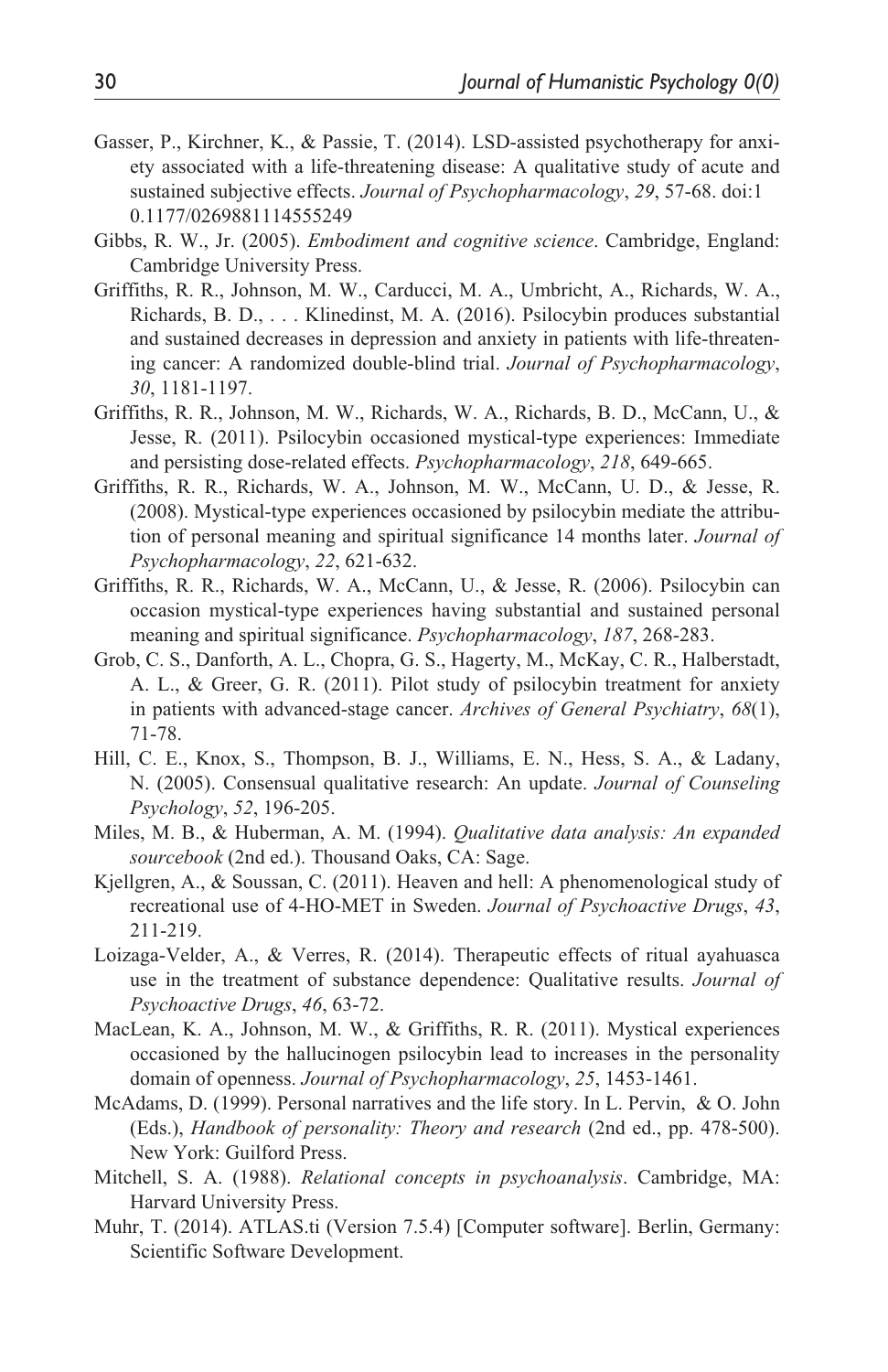- Niedenthal, P. M., Barsalou, L. W., Winkielman, P., Krauth-Gruber, S., & Ric, F. (2005). Embodiment in attitudes, social perception, and emotion. *Personality and Social Psychology Review*, *9*, 184-211.
- Nin, A. (1971). *The Diary of Anais Nin Volume 4: 1944-1947* (G. Stuhlmann, Ed.). New York, NY: Harcourt Brace Jovanovich.
- Noorani, T., Garcia-Romeu, A., Griffiths, R. R., & Johnson, M. W. (2015, May). *Identifying perceived mechanisms of change in the use of psilocybin to occasion smoking cessation: Possibilities and challenges*. Presentation at the Society for Qualitative Inquiry in Psychology (SQIP) 2015 Annual Conference Symposium, the Graduate Center, City University of New York, New York.
- Pahnke, W. N. (1969). Psychedelic drugs and mystical experience. *International Psychiatry Clinics*, *5*(4), 149-162.
- Passie, T. (2012). *Healing with entactogens*. Santa Cruz, CA: MAPS.
- Pennay, A., & Moore, D. (2010). Exploring the micro-politics of normalisation: Narratives of pleasure, self-control and desire in a sample of young Australian "party drug" users. *Addiction Research & Theory*, *18*, 557-571.
- Pollan, M. (2015, February 9). The trip treatment. *The New Yorker*. Retrieved from <http://www.newyorker.com/magazine/2015/02/09/trip-treatment>
- Presser-Felder, A. (2013). *Treating substance dependencies with psychoactives: A theoretical and qualitative empirical study on therapeutic uses of ayahuasca* (Doctoral dissertation). Institute for Medical Psychology, Ruprecht-Karls-Universität Heidelberg, Heidelberg, Germany.
- Ross, S., Bossis, A., Guss, J., Agin-Liebes, G., Malone, T., Cohen, B., . . . Schmidt, B. (2016). Rapid and sustained symptom reduction following psilocybin treatment for anxiety and depression in patients with life-threatening cancer: A randomized controlled trial. *Journal of Psychopharmacology*, *30*, 1165-1180.
- Schweiger, D. M., Sandberg, W. R., & Ragan, J. W. (1986). Group approaches for improving strategic decision making: A comparative analysis of dialectical inquiry, devil's advocacy, and consensus. *Academy of Management Journal*, *29*, 51-71.
- Shanon, B. (2002). *The antipodes of the mind: Charting the phenomenology of the ayahuasca experience*. Oxford, England: Oxford University Press.
- Singer, E. O., & Schensul, J. J. (2011). Negotiating ecstasy risk, reward, and control: A qualitative analysis of drug management patterns among ecstasy-using urban young adults. *Substance Use & Misuse*, *46*, 1675-1689.
- Smith, J. A., Flowers, P., & Larkin, M. (2009). *Interpretative phenomenological analysis: Theory, method and research*. Thousand Oaks, CA: Sage.
- Stamets, P. (1996). *Psilocybin mushrooms of the world: An identification guide*. Berkeley, CA: Ten Speed.
- Studerus, E., Kometer, M., Hasler, F., & Vollenweider, F. X. (2011). Acute, subacute and long-term subjective effects of psilocybin in healthy humans: A pooled analysis of experimental studies. *Journal of Psychopharmacology*, *25*, 1434-1452.
- Sullivan, H. S. (2013). *The interpersonal theory of psychiatry*. New York, NY: Routledge.
- Swift, T. C., Belser, A. B., Agin-Liebes, G., Terrana, S., Devenot, N., Friedman, H. L., . . . Ross, S. (in press). Cancer at the dinner table: Experiences of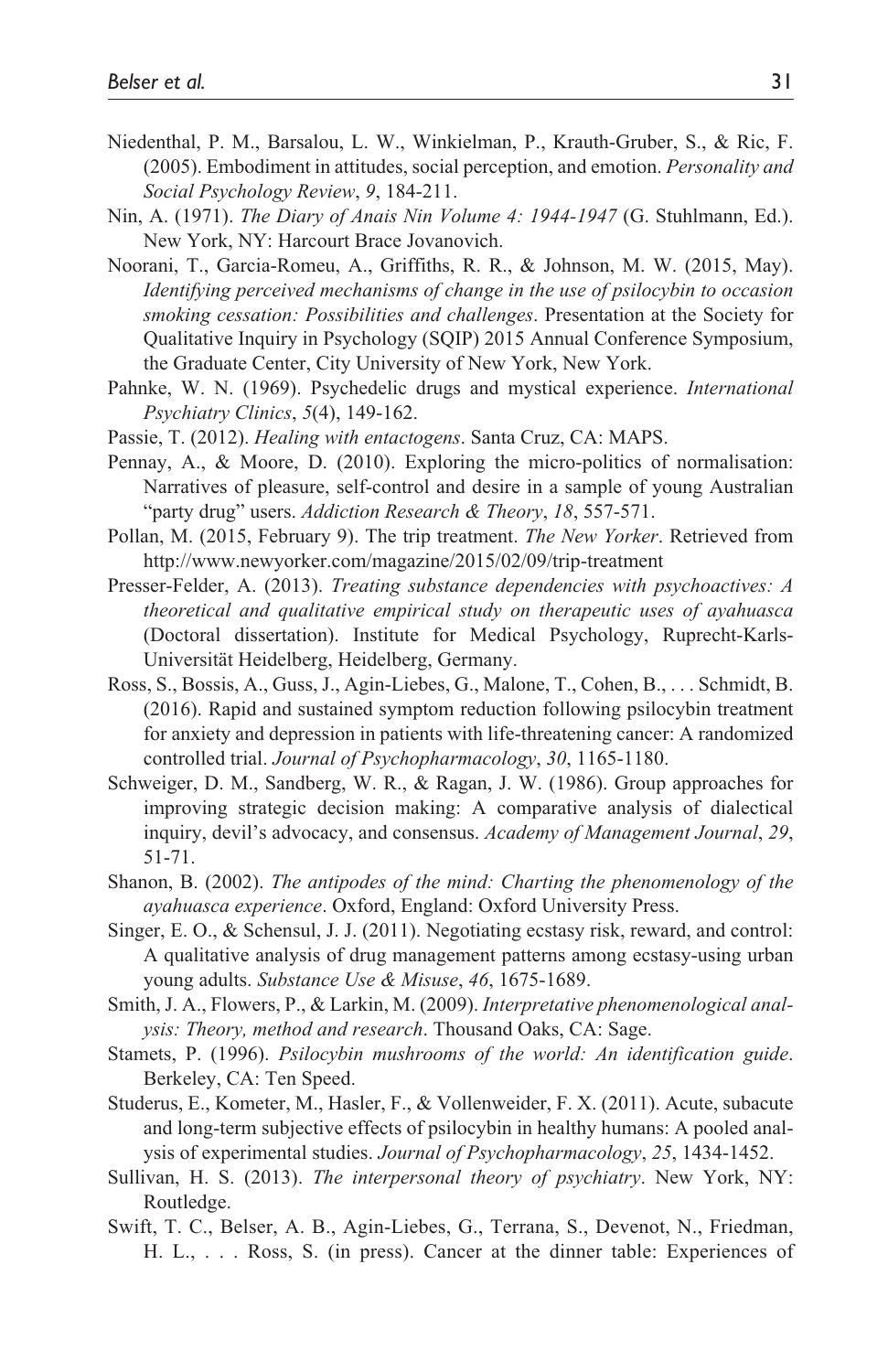psilocybin-assisted psychotherapy for the treatment of cancer-related psychological distress. *Journal of Humanistic Psychology*.

- Turton, S., Nutt, D. J., & Carhart-Harris, R. L. (2014). A qualitative report on the subjective experience of intravenous psilocybin administered in an fMRI environment. *Current Drug Abuse Reviews*, *7*, 117-127.
- Wachtel, P. L. (2010). *Relational theory and the practice of psychotherapy*. New York, NY: Guilford Press.
- Wasson, R. G. (1980). *The wondrous mushroom: Mycolatry in Mesoamerica*. New York, NY: McGraw-Hill.
- Yaden, D. B., Le Nguyen, K. D., Kern, M. L., Belser, A. B., Eichstaedt, J. C., Iwry, J., . . . Newberg, A. B. (2016). Of roots and fruits: A comparison of psychedelic and non-psychedelic mystical experiences. *Journal of Humanistic Psychology*, *1*, 1-16.

#### **Author Biographies**



**Alexander B. Belser**, MPhil, is a fellow and adjunct instructor in the Department of Applied Psychology at New York University (NYU). He cofounded the NYU Psychedelic Research Group in 2006. He is an investigator of a qualitative study exploring how patients with cancer experience psilocybin-assisted psychotherapy. He serves as a scientific collaborator for the NYU Psilocybin Alcohol Dependence Qualitative Study, a study investigating psilocybin treatment for alcohol addiction. He is also helping conduct a qualitative study of religious leaders who are

administered psilocybin. He graduated from Georgetown University, and pursued graduate studies at Cambridge University, NYU, and Columbia University. He is a member of the Research Advisory Board of Compass Pathways, a medical research foundation that supports innovation in mental health through translational research. He currently works at Mount Sinai Beth Israel Hospital, and lives in Brooklyn, New York. His website is <http://alexbelser.com>.



**Gabrielle Agin-Liebes** is completing her training toward a PhD in clinical psychology at Palo Alto University (PAU) under the joint mentorship of Matthew J. Cordova, PhD, and Josef Ruzek, PhD. She is a member of the PAU Early Intervention Clinic lab, which provides and evaluates evidence-based treatments to prevent trauma-related problems in recently traumatized individuals. As part of this research laboratory, she is examining the effects of self-compassion on trauma-related guilt cognitions and shame. She is also a practicum therapist at the Gronowski

Center, a community mental health clinic, and coleads an empirically supported meditation group at Kara Grief Support Center in Palo Alto.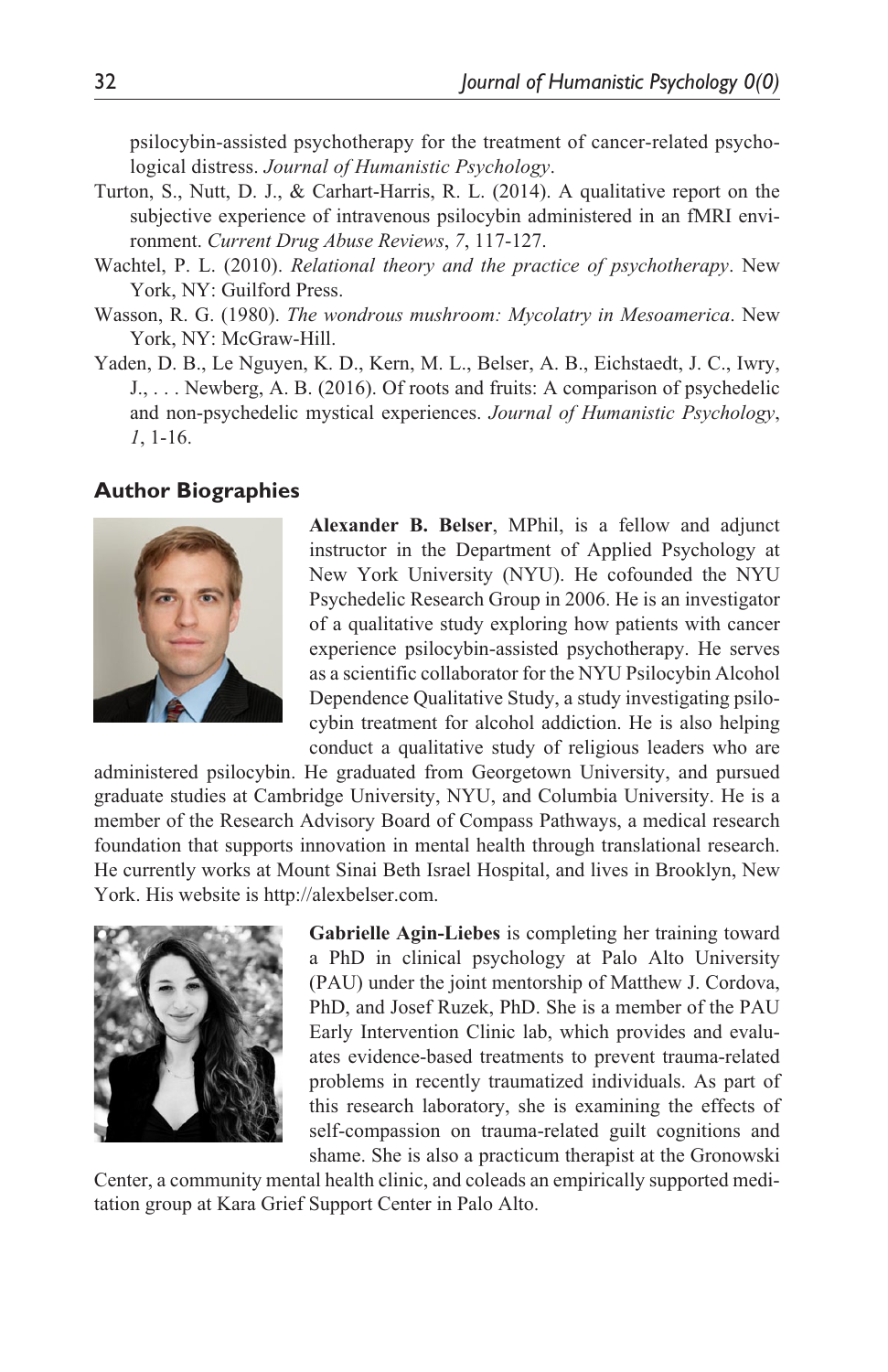

**T. Cody Swift**, MA, MFTI, received his degree in existential–phenomenological psychology from Seattle University and is currently perusing clinical licensure in California. He has worked as a guide at Johns Hopkins University in the psilocybin cancer–anxiety study, and is currently conducting qualitative research into the nature of healing with psychedelics in a clinical

context, with MDMA and psilocybin. He is also a current director of the Riverstyx Foundation which has been dedicated to advancing opportunities for psychological growth and healing in the areas of end-of-life care, addiction recovery, and the criminal justice system.



**Sara Terrana** is a doctoral student at UCLA–Luskin, School of Public Affairs in the Department of Social Welfare. Her research interests are in nonprofit human service organizations, founders of such organizations, and neighborhoods of concentrated disadvantage; she also specializes in qualitative methodology and advanced CAQDAS (computer-assisted qualitative data analysis software) technologies.



**Neşe Devenot**, PhD, graduated from the University of Pennsylvania in 2015 with a doctorate in comparative literature, and she currently serves as Andrew W. Mellon Postdoctoral Fellow in Digital Humanities at the University of Puget Sound in Tacoma, WA. She was a 2015-2016 Research Fellow at the New York Public Library's Timothy Leary Papers, and she was awarded Best Humanities Publication in Psychedelic

Studies from Breaking Convention in 2016. Her research explores the function of metaphor and other literary devices in verbal accounts of psychedelic experiences.



**Harris L. Friedman**, PhD, is retired research professor of psychology at University of Florida, and is professor emeritus of Humanistic and Transpersonal Psychology at Saybrook University and Distinguished Professor of Integral and Transpersonal Psychology at the California Institute of Integral Studies. He now teaches at Goddard College, supervises dissertations at several universities, and also practices as a clinical psychologist and organizational consultant. He has written extensively on transpersonal assessment and psychotherapy, as well as on culture and change. He is a prolific author with over 200 professional publications, and his recent books, with other authors/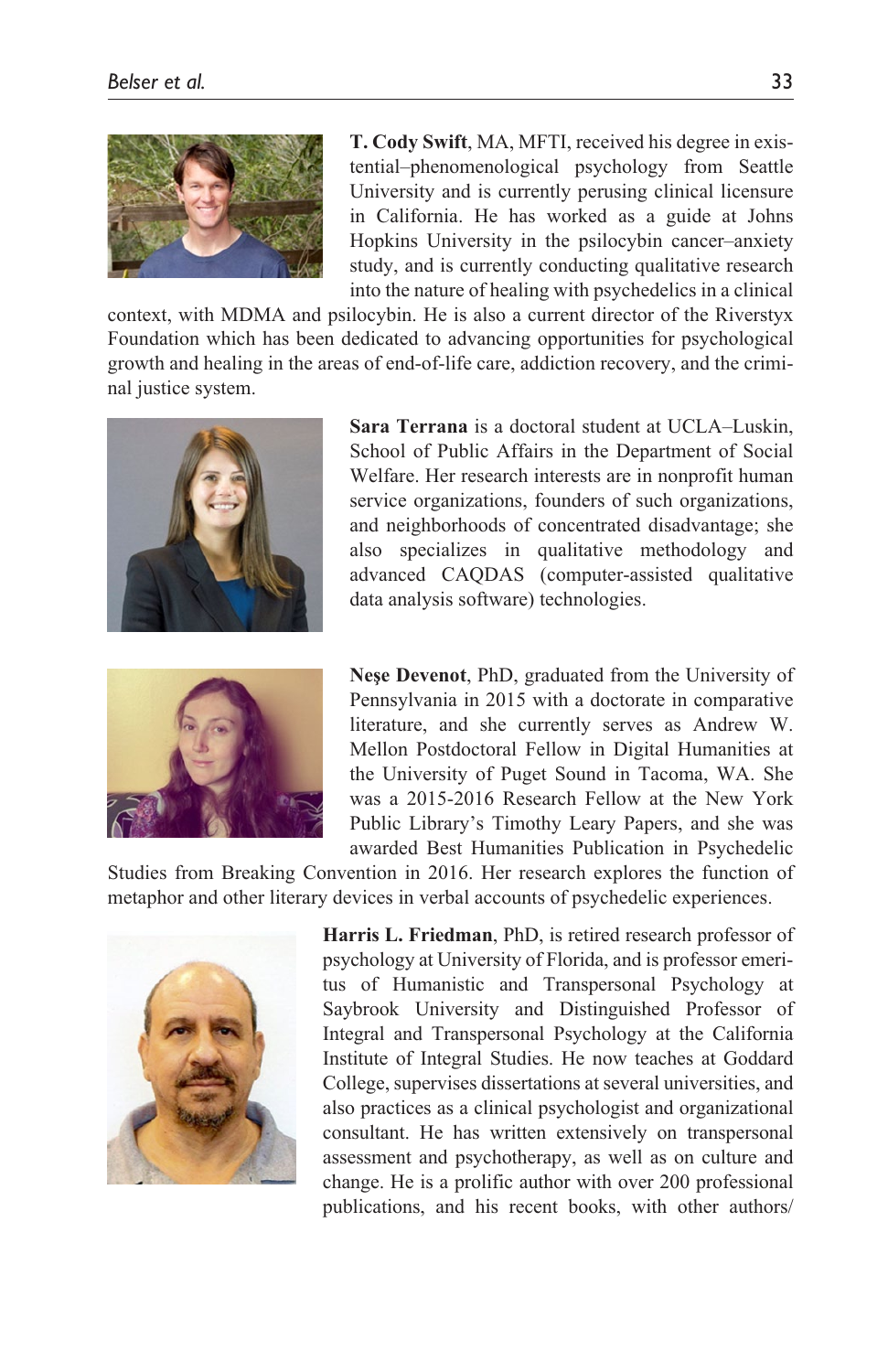editors, include *Transcultural Competence* (American Psychological Association, 2015), *The Praeger Handbook of Social Justice and Psychology* (three volumes; 2014), and *The Wiley-Blackwell Handbook of Transpersonal Psychology* (2013). He serves as the associate editor of *Humanistic Psychologist* and the senior editor of the *International Journal of Transpersonal Studies*.





**Jeffrey Guss**, MD, is a psychiatrist, psychoanalyst, and researcher with specializations in psychoanalytic therapy and the treatment of substance use disorders. He is coprincipal investigator and director of Therapist Training for the NYU School of Medicine's study on psilocybin-assisted psychotherapy in the treatment of cancer-related existential distress. He is interested in the integration of psychedelic therapies with contemporary psychoanalytic theory and has published in *Studies in Gender and Sexuality* and *Psychoanalysis, Culture & Society*. He is an instructor and mentor with the California Institute of Integral Studies' Center for Psychedelic Therapies and maintains a full-time private practice.

**Anthony Bossis**, PhD, is a clinical assistant professor of psychiatry at New York University School of Medicine and a founding member of the NYU Psilocybin Research Group, which in 2009 began FDA-approved scientific research into the therapeutic efficacy of psilocybin, a naturally occurring psychedelic compound found in specific species of mushrooms. He was director of Palliative Care Research, coprincipal investigator, and psilocybin session guide for the NYU clinical trial investigating the

efficacy of a psilocybin-generated mystical experience on the existential and psychospiritual distress in persons with cancer. Subjective features of a mystical experience include unity, sacredness, transcendence, and a greater connection to deeply felt positive emotions including that of love. The study results were published in the *Journal of Psychopharmacology* in December 2016. He is a clinical supervisor of psychotherapy training and cofounder and former codirector of the Palliative Care Service at Bellevue Hospital. He has a long-standing interest in comparative religion, consciousness research, and the interface of psychology and spirituality. He maintains a private consulting and psychotherapy practice in New York City.



**Stephen Ross**, MD, is associate professor of Psychiatry and Child and Adolescent Psychiatry at the New York University (NYU) School of Medicine and associate professor of oral and maxillofacial pathology, radiology, and medicine at the NYU College of Dentistry. He is the director of the Division of Alcoholism and Drug Abuse in the Psychiatry Department at Bellevue Hospital